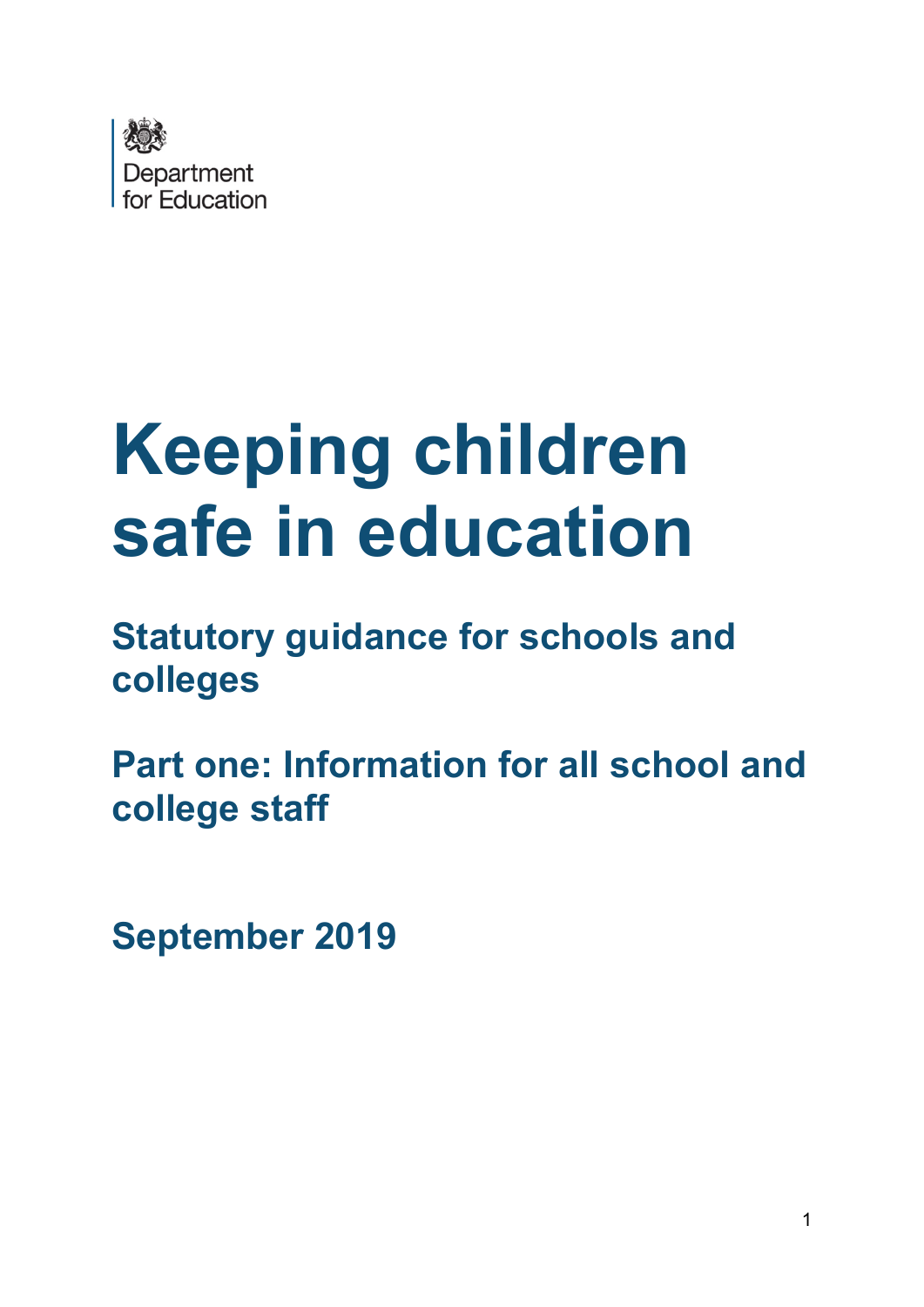# **Contents**

| Summary                                                                                                                             | 3  |
|-------------------------------------------------------------------------------------------------------------------------------------|----|
| Part one: Safeguarding information for all staff                                                                                    | 4  |
| What school and college staff should know and do                                                                                    | 4  |
| A child centred and coordinated approach to safeguarding                                                                            | 4  |
| The role of school and college staff                                                                                                | 4  |
| What school and college staff need to know                                                                                          | 5  |
| What school and college staff should look out for                                                                                   | 6  |
| What school and college staff should do if they have concerns about a child                                                         | 10 |
| What school and college staff should do if they have concerns about another staff<br>member who may pose a risk of harm to children | 13 |
| What school or college staff should do if they have concerns about safeguarding practices<br>within the school or college           | 14 |
| <b>Annex A: Further information</b>                                                                                                 | 16 |
| Children and the court system                                                                                                       | 17 |
| Children missing from education                                                                                                     | 17 |
| Children with family members in prison                                                                                              | 17 |
| Child sexual exploitation                                                                                                           | 17 |
| Child criminal exploitation: county lines                                                                                           | 19 |
| Domestic abuse                                                                                                                      | 19 |
| Homelessness                                                                                                                        | 20 |
| So-called 'honour-based' violence (including Female Genital Mutilation and Forced<br>Marriage)                                      | 21 |
| <b>FGM</b>                                                                                                                          | 21 |
| FGM mandatory reporting duty for teachers                                                                                           | 22 |
| Forced marriage                                                                                                                     | 22 |
| Preventing radicalisation                                                                                                           | 23 |
| Peer on peer abuse                                                                                                                  | 25 |
| Sexual violence and sexual harassment between children in schools and colleges                                                      | 25 |
| What is sexual violence and sexual harassment?                                                                                      | 25 |
| Sexual violence                                                                                                                     | 25 |
| Sexual harassment                                                                                                                   | 26 |
| Upskirting                                                                                                                          | 27 |
| The response to a report of sexual violence or sexual harassment                                                                    | 27 |
| Additional advice and support                                                                                                       | 28 |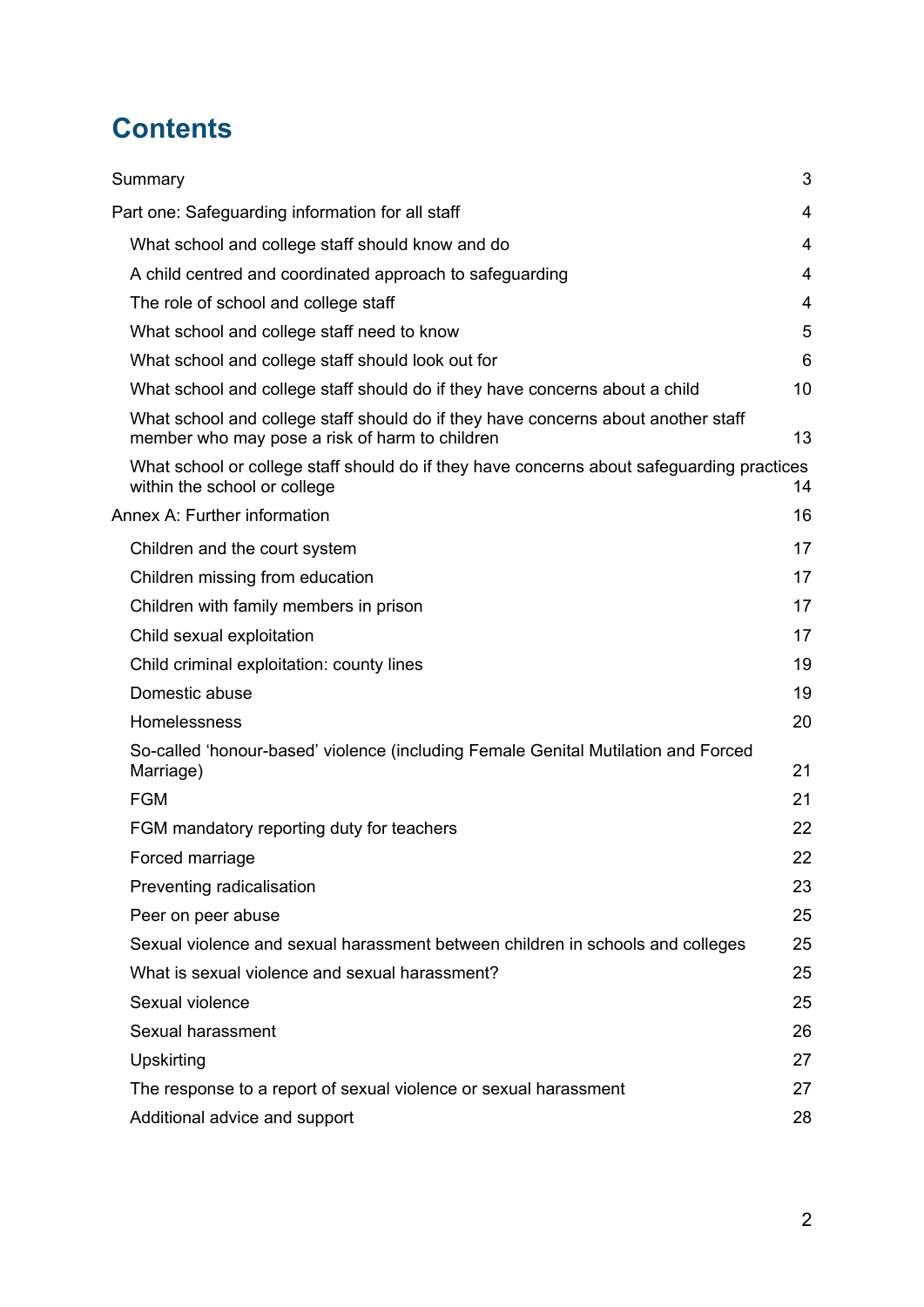# <span id="page-2-0"></span>**Summary**

Keeping Children Safe in Education is statutory guidance that schools and colleges in England must have regard to when carrying out their duties to safeguard and promote the welfare of children.

• Governing bodies of maintained schools (including maintained nursery schools) and colleges;

• Proprietors of independent schools (including academies, free schools and alternative provision academies) and non-maintained special schools. In the case of academies, free schools and alternative provision academies, the proprietor will be the academy trust; and

• Management committees of pupil referral units (PRUs)

are asked to ensure that **all staff** in their school or college **read** at least Part one of the guidance.

For ease of reference Part one is set out here as a stand-alone document.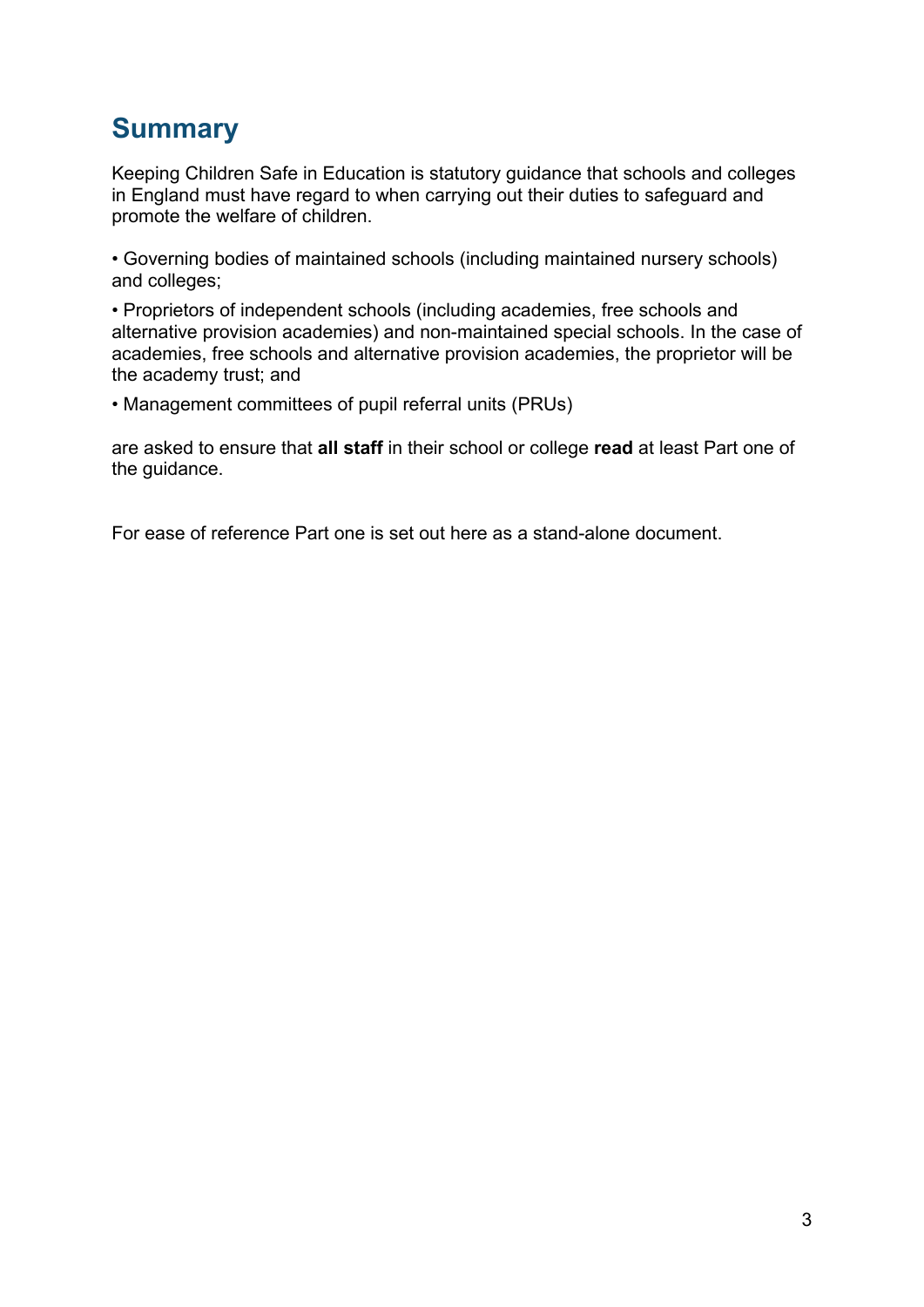# <span id="page-3-0"></span>**Part one: Safeguarding information for all staff**

## <span id="page-3-1"></span>**What school and college staff should know and do**

## <span id="page-3-2"></span>**A child centred and coordinated approach to safeguarding**

1. Schools and colleges and their staff are an important part of the wider safeguarding system for children. This system is described in statutory guidance [Working Together to Safeguard Children.](https://www.gov.uk/government/publications/working-together-to-safeguard-children--2)

2. Safeguarding and promoting the welfare of children is **everyone's** responsibility. **Everyone** who comes into contact with children and their families has a role to play. In order to fulfil this responsibility effectively, all practitioners should make sure their approach is child-centred. This means that they should consider, at all times, what is in the **best interests** of the child.

3. No single practitioner can have a full picture of a child's needs and circumstances. If children and families are to receive the right help at the right time, **everyone** who comes into contact with them has a role to play in identifying concerns, sharing information and taking prompt action.

4. Safeguarding and promoting the welfare of children is defined for the purposes of this guidance as:

- protecting children from maltreatment;
- preventing impairment of children's health or development;
- ensuring that children grow up in circumstances consistent with the provision of safe and effective care; and
- taking action to enable all children to have the best outcomes.

5. Children includes everyone under the age of 18.

## <span id="page-3-3"></span>**The role of school and college staff**

6. School and college staff are particularly important as they are in a position to identify concerns early, provide help for children, and prevent concerns from escalating.

7. **All** staff have a responsibility to provide a safe environment in which children can learn.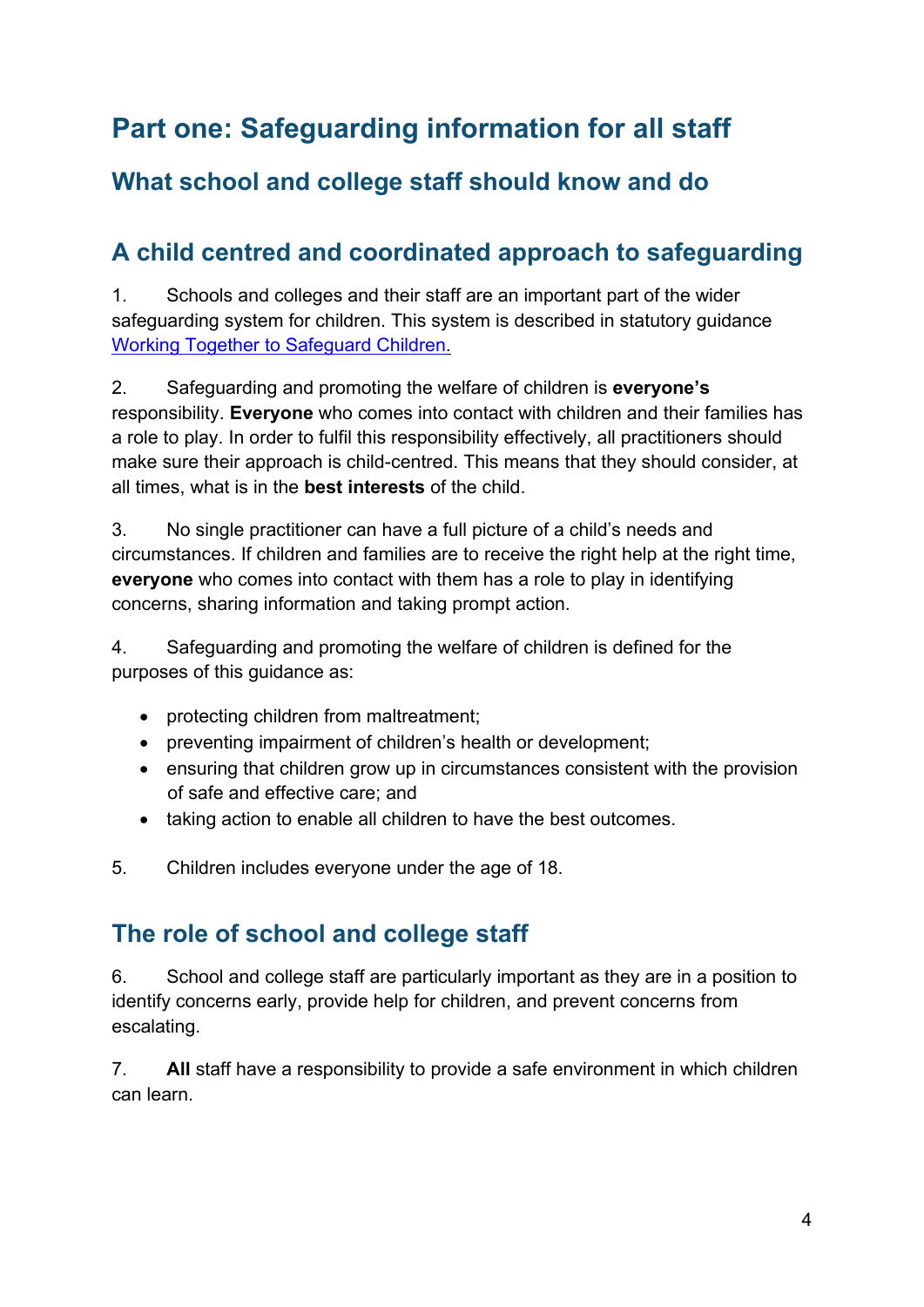8. **All** staff should be prepared to identify children who may benefit from early help.<sup>[1](#page-4-1)</sup> Early help means providing support as soon as a problem emerges at any point in a child's life, from the foundation years through to the teenage years.

9. **Any staff member** who has a concern about a child's welfare should follow the referral processes set out in paragraphs 35-47. Staff should expect to support social workers and other agencies following any referral.

10. Every school and college should have a designated safeguarding lead who will provide support to staff to carry out their safeguarding duties and who will liaise closely with other services such as children's social care.

11. The designated safeguarding lead (and any deputies) are most likely to have a complete safeguarding picture and be the most appropriate person to advise on the response to safeguarding concerns.

12. The Teachers' Standards 2012 state that teachers (which includes headteachers) should safeguard children's wellbeing and maintain public trust in the teaching profession as part of their professional duties.<sup>[2](#page-4-2)</sup>

## <span id="page-4-0"></span>**What school and college staff need to know**

13. **All** staff should be aware of systems within their school or college which support safeguarding and these should be explained to them as part of staff induction. This should include the;

- child protection policy;
- behaviour policy;<sup>[3](#page-4-3)</sup>
- staff behaviour policy (sometimes called a code of conduct);
- safeguarding response to children who go missing from education; and
- role of the designated safeguarding lead (including the identity of the designated safeguarding lead and any deputies).

Copies of policies and a copy of Part one of this document should be provided to staff at induction.

14. **All** staff should receive appropriate safeguarding and child protection training which is regularly updated. In addition, all staff should receive safeguarding and child

<sup>&</sup>lt;sup>1</sup> Detailed information on early help can be found in Chapter 1 of [Working Together to Safeguard Children.](https://www.gov.uk/government/publications/working-together-to-safeguard-children--2)

<span id="page-4-3"></span><span id="page-4-2"></span><span id="page-4-1"></span><sup>2</sup> The [Teachers' Standards](https://www.gov.uk/government/publications/teachers-standards) apply to: trainees working towards QTS; all teachers completing their statutory induction period (newly qualified teachers [NQTs]); and teachers in maintained schools, including maintained special schools, who are subject to the Education (School Teachers' Appraisal) (England) Regulations 2012. <sup>3</sup> All schools are required to have a behaviour policy (full details are [here\)](https://www.gov.uk/government/publications/behaviour-and-discipline-in-schools). If a college chooses to have a behaviour policy it should be provided to staff as described above.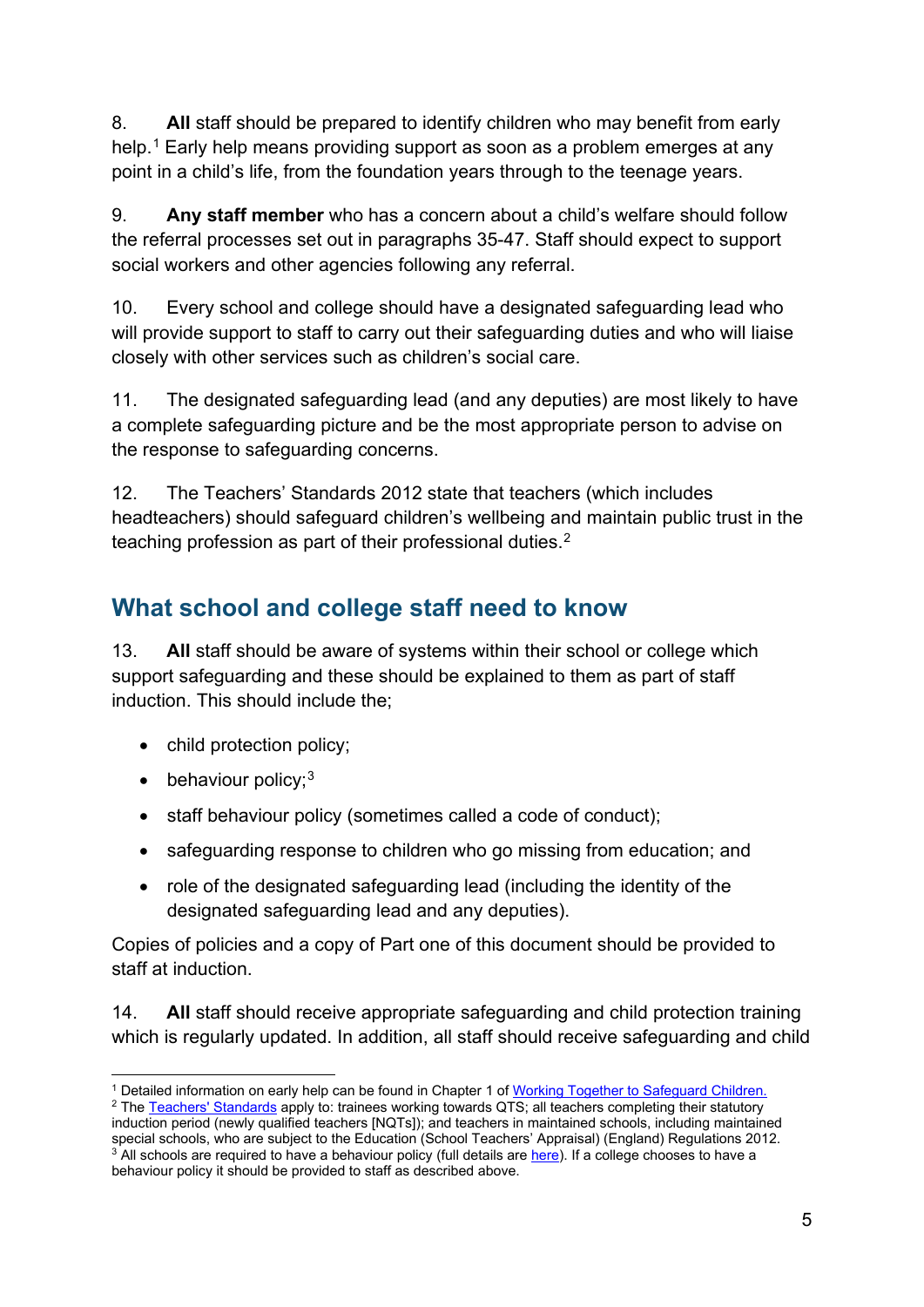protection updates (for example, via email, e-bulletins and staff meetings), as required, and at least annually, to provide them with relevant skills and knowledge to safeguard children effectively.

15. **All** staff should be aware of their local early help<sup>[4](#page-5-1)</sup> process and understand their role in it.

16. **All** staff should be aware of the process for making referrals to children's social care and for statutory assessments under the Children Act 1989, especially section 17 (children in need) and section 47 (a child suffering, or likely to suffer, significant harm) that may follow a referral, along with the role they might be expected to play in such assessments. [5](#page-5-2)

17. **All** staff should know what to do if a child tells them he/she is being abused or neglected. Staff should know how to manage the requirement to maintain an appropriate level of confidentiality. This means only involving those who need to be involved, such as the designated safeguarding lead (or a deputy) and children's social care. Staff should never promise a child that they will not tell anyone about a report of abuse, as this may ultimately not be in the best interests of the child.

## <span id="page-5-0"></span>**What school and college staff should look out for**

## **Early help**

18. **Any** child may benefit from early help, but all school and college staff should be particularly alert to the potential need for early help for a child who:

- is disabled and has specific additional needs;
- has special educational needs (whether or not they have a statutory Education, Health and Care Plan);
- is a young carer;
- is showing signs of being drawn in to anti-social or criminal behaviour, including gang involvement and association with organised crime groups;
- is frequently missing/goes missing from care or from home;
- is at risk of modern slavery, trafficking or exploitation;
- is at risk of being radicalised or exploited;
- is in a family circumstance presenting challenges for the child, such as drug and alcohol misuse, adult mental health issues and domestic abuse;
- is misusing drugs or alcohol themselves:
- has returned home to their family from care; and

<span id="page-5-2"></span><span id="page-5-1"></span><sup>&</sup>lt;sup>4</sup> Detailed information on early help can be found in Chapter 1 of [Working Together to Safeguard Children.](https://www.gov.uk/government/publications/working-together-to-safeguard-children--2)<br><sup>5</sup> More information on statutory assessments is included at paragraph 42. Detailed information on statutory assessments can be found in Chapter 1 of [Working Together to Safeguard Children.](https://www.gov.uk/government/publications/working-together-to-safeguard-children--2)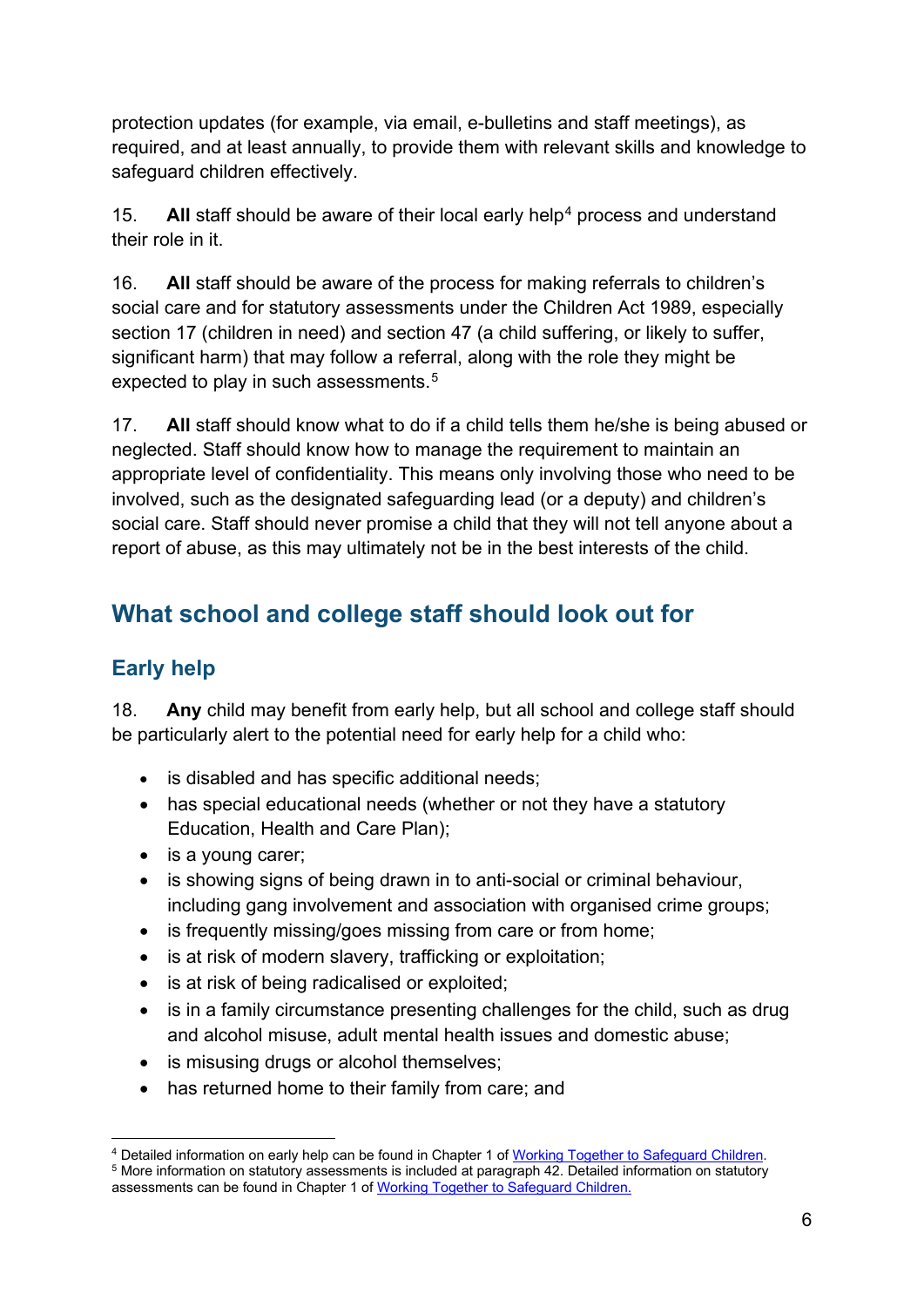• is a privately fostered child.

#### **Abuse and neglect**

19. Knowing what to look for is vital to the early identification of abuse and neglect. **All** staff should be aware of indicators of abuse and neglect so that they are able to identify cases of children who may be in need of help or protection. If staff are unsure, they should **always** speak to the designated safeguarding lead (or deputy).

20. **All** school and college staff should be aware that abuse, neglect and safeguarding issues are rarely stand-alone events that can be covered by one definition or label. In most cases, multiple issues will overlap with one another.

#### **Indicators of abuse and neglect**

21. **Abuse**: a form of maltreatment of a child. Somebody may abuse or neglect a child by inflicting harm or by failing to act to prevent harm. Children may be abused in a family or in an institutional or community setting by those known to them or, more rarely, by others. Abuse can take place wholly online, or technology may be used to facilitate offline abuse. Children may be abused by an adult or adults or by another child or children.

22. **Physical abuse**: a form of abuse which may involve hitting, shaking, throwing, poisoning, burning or scalding, drowning, suffocating or otherwise causing physical harm to a child. Physical harm may also be caused when a parent or carer fabricates the symptoms of, or deliberately induces, illness in a child.

23. **Emotional abuse**: the persistent emotional maltreatment of a child such as to cause severe and adverse effects on the child's emotional development. It may involve conveying to a child that they are worthless or unloved, inadequate, or valued only insofar as they meet the needs of another person. It may include not giving the child opportunities to express their views, deliberately silencing them or 'making fun' of what they say or how they communicate. It may feature age or developmentally inappropriate expectations being imposed on children. These may include interactions that are beyond a child's developmental capability as well as overprotection and limitation of exploration and learning, or preventing the child from participating in normal social interaction. It may involve seeing or hearing the illtreatment of another. It may involve serious bullying (including cyberbullying), causing children frequently to feel frightened or in danger, or the exploitation or corruption of children. Some level of emotional abuse is involved in all types of maltreatment of a child, although it may occur alone.

24. **Sexual abuse**: involves forcing or enticing a child or young person to take part in sexual activities, not necessarily involving a high level of violence, whether or not the child is aware of what is happening. The activities may involve physical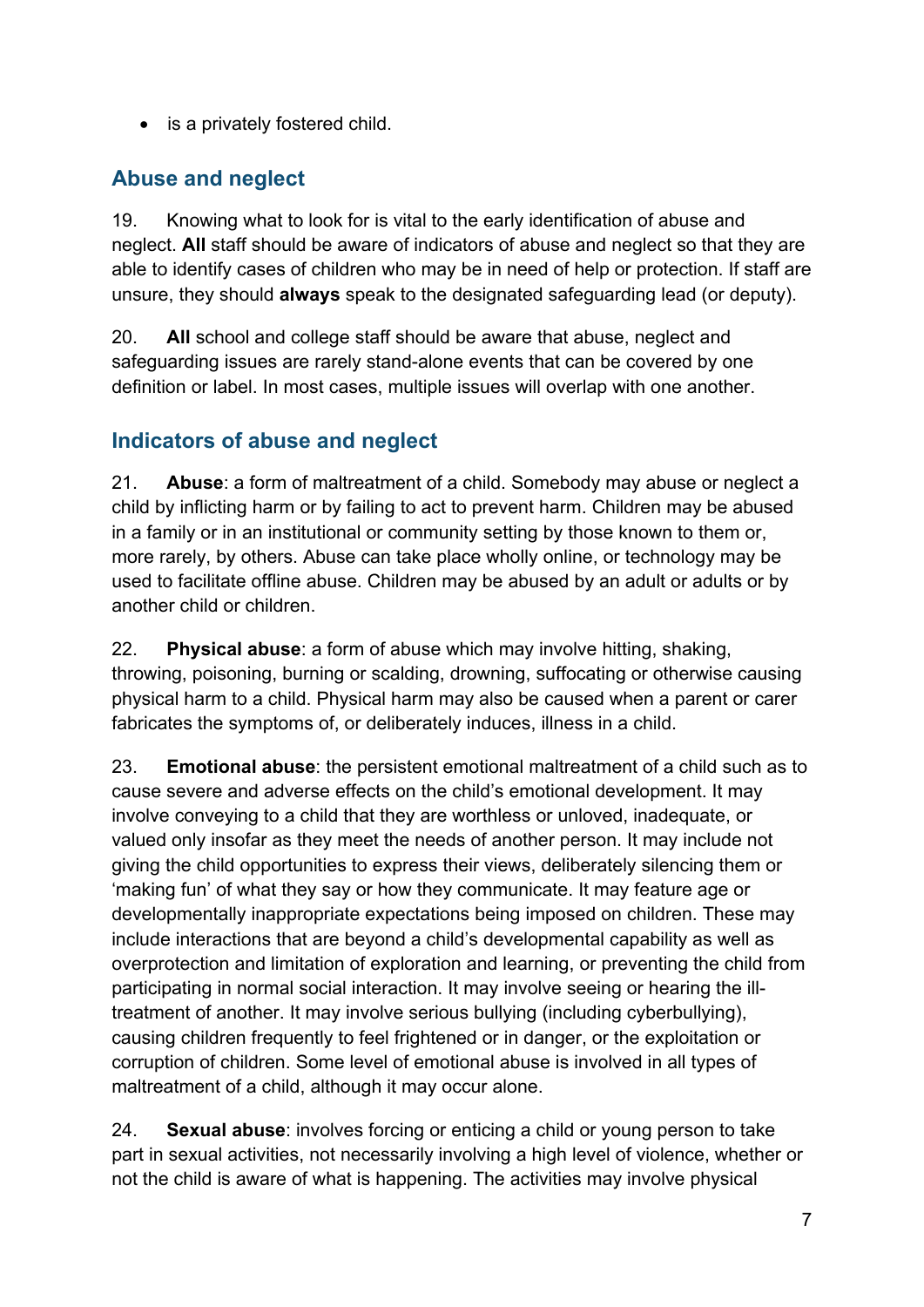contact, including assault by penetration (for example rape or oral sex) or nonpenetrative acts such as masturbation, kissing, rubbing and touching outside of clothing. They may also include non-contact activities, such as involving children in looking at, or in the production of, sexual images, watching sexual activities, encouraging children to behave in sexually inappropriate ways, or grooming a child in preparation for abuse. Sexual abuse can take place online, and technology can be used to facilitate offline abuse. Sexual abuse is not solely perpetrated by adult males. Women can also commit acts of sexual abuse, as can other children. The sexual abuse of children by other children is a specific safeguarding issue in education (see paragraph 27).

25. **Neglect**: the persistent failure to meet a child's basic physical and/or psychological needs, likely to result in the serious impairment of the child's health or development. Neglect may occur during pregnancy, for example, as a result of maternal substance abuse. Once a child is born, neglect may involve a parent or carer failing to: provide adequate food, clothing and shelter (including exclusion from home or abandonment); protect a child from physical and emotional harm or danger; ensure adequate supervision (including the use of inadequate care-givers); or ensure access to appropriate medical care or treatment. It may also include neglect of, or unresponsiveness to, a child's basic emotional needs.

#### **Safeguarding issues**

26. **All** staff should have an awareness of safeguarding issues that can put children at risk of harm. Behaviours linked to issues such as drug taking, alcohol abuse, deliberately missing education and sexting (also known as youth produced sexual imagery) put children in danger.

#### **Peer on peer abuse**

27. **All** staff should be aware that children can abuse other children (often referred to as peer on peer abuse). This is most likely to include, but may not be limited to:

- bullying (including cyberbullying);
- physical abuse such as hitting, kicking, shaking, biting, hair pulling, or otherwise causing physical harm;
- sexual violence, $6$  such as rape, assault by penetration and sexual assault;
- sexual harassment,<sup>[7](#page-7-1)</sup> such as sexual comments, remarks, jokes and online sexual harassment, which may be stand-alone or part of a broader pattern of abuse;

<span id="page-7-0"></span><sup>6</sup> For further information about sexual violence see Annex A.

<span id="page-7-1"></span><sup>7</sup> For further information about sexual harassment see Annex A.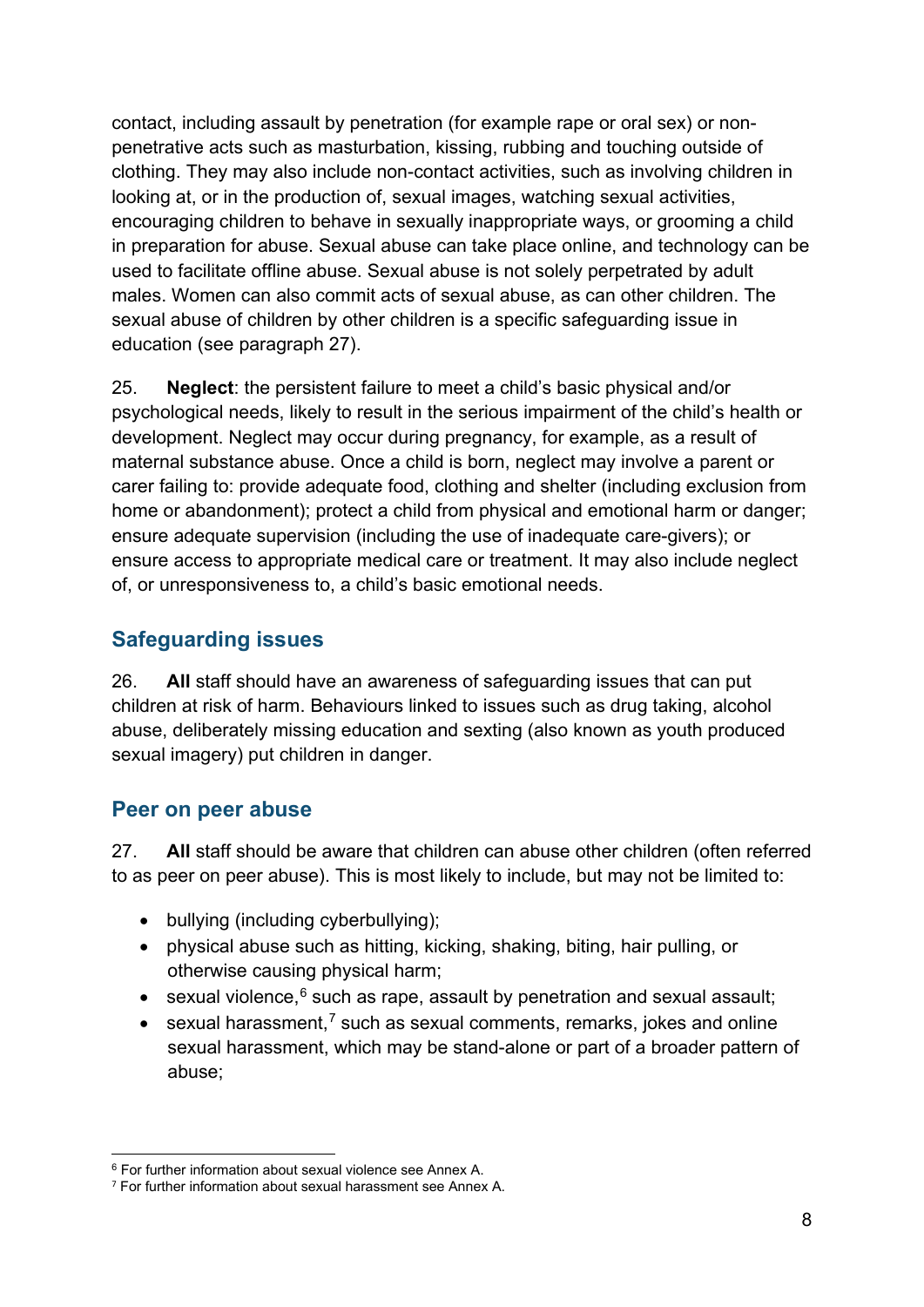- upskirting,<sup>[8](#page-8-0)</sup> which typically involves taking a picture under a person's clothing without them knowing, with the intention of viewing their genitals or buttocks to obtain sexual gratification, or cause the victim humiliation, distress or alarm;
- sexting (also known as youth produced sexual imagery); and
- initiation/hazing type violence and rituals.

28. **All** staff should be clear as to the school's or college's policy and procedures with regards to peer on peer abuse.

#### **Serious violence**

29. All staff should be aware of indicators, which may signal that children are at risk from, or are involved with serious violent crime. These may include increased absence from school, a change in friendships or relationships with older individuals or groups, a significant decline in performance, signs of self-harm or a significant change in wellbeing, or signs of assault or unexplained injuries. Unexplained gifts or new possessions could also indicate that children have been approached by, or are involved with, individuals associated with criminal networks or gangs.

30. All staff should be aware of the associated risks and understand the measures in place to manage these. Advice for schools and colleges is provided in the Home Office's [Preventing youth violence and gang involvement](https://www.gov.uk/government/publications/advice-to-schools-and-colleges-on-gangs-and-youth-violence) and its [Criminal](https://www.gov.uk/government/publications/criminal-exploitation-of-children-and-vulnerable-adults-county-lines)  [exploitation of children and vulnerable adults: county lines](https://www.gov.uk/government/publications/criminal-exploitation-of-children-and-vulnerable-adults-county-lines) guidance<sup>9</sup>.

#### **Female Genital Mutilation**

31. Whilst **all** staff should speak to the designated safeguarding lead (or deputy) with regard to any concerns about female genital mutilation (FGM), there is a specific legal duty on teachers.<sup>[10](#page-8-2)</sup> If a teacher, in the course of their work in the profession, discovers that an act of FGM appears to have been carried out on a girl under the age of 18, the teacher **must** report this to the police. See Annex A for further details.

#### **Contextual safeguarding**

32. Safeguarding incidents and/or behaviours can be associated with factors outside the school or college and/or can occur between children outside the school or college. **All** staff, but especially the designated safeguarding lead (and deputies) should be considering the context within which such incidents and/or behaviours occur. This is known as contextual safeguarding, which simply means assessments of children should consider whether wider environmental factors are present in a child's life that are a threat to their safety and/or welfare. Children's social care

<span id="page-8-0"></span><sup>8</sup> For further information about 'upskirting' see Annex A.

<span id="page-8-1"></span><sup>9</sup> For further information about violent crime see Annex A.

<span id="page-8-2"></span><sup>&</sup>lt;sup>10</sup> Under Section 5B(11) (a) of the Female Genital Mutilation Act 2003, "teacher" means, in relation to England, a person within section 141A(1) of the Education Act 2002 (persons employed or engaged to carry out teaching work at schools and other institutions in England).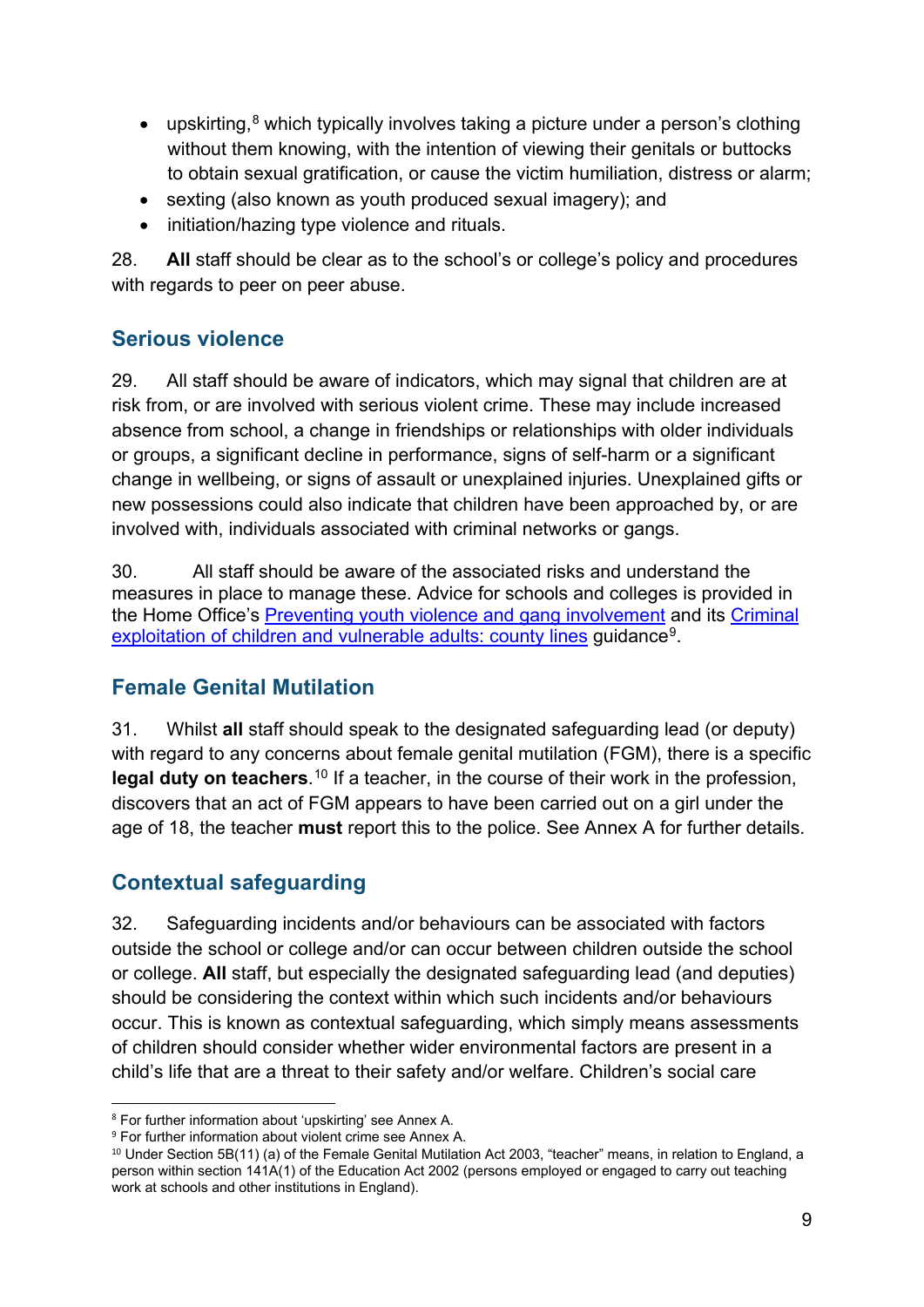assessments should consider such factors, so it is important that schools and colleges provide as much information as possible as part of the referral process. This will allow any assessment to consider all the available evidence and the full context of any abuse. Additional information regarding contextual safeguarding is available here: [Contextual Safeguarding.](https://contextualsafeguarding.org.uk/about/what-is-contextual-safeguarding)

#### **Additional information and support**

33. Departmental advice [What to Do if You Are Worried a Child is Being Abused -](https://www.gov.uk/government/publications/what-to-do-if-youre-worried-a-child-is-being-abused--2)  [Advice for Practitioners](https://www.gov.uk/government/publications/what-to-do-if-youre-worried-a-child-is-being-abused--2) provides more information on understanding and identifying abuse and neglect. Examples of potential indicators of abuse and neglect are highlighted throughout the advice and will be particularly helpful for school and college staff. The [NSPCC](https://www.nspcc.org.uk/preventing-abuse/child-abuse-and-neglect/) website also provides useful additional information on abuse and neglect and what to look out for.

34. **Annex A** contains important additional information about specific forms of abuse and safeguarding issues. School and college leaders and those staff who work directly with children should read the annex.

## <span id="page-9-0"></span>**What school and college staff should do if they have concerns about a child**

35. Staff working with children are advised to maintain an attitude of **'it could happen here'** where safeguarding is concerned. When concerned about the welfare of a child, staff should always act in the **best** interests of the child.

36. If staff have **any concerns** about a child's welfare, they should act on them immediately. See page 15 for a flow chart setting out the process for staff when they have concerns about a child.

37. If staff have a concern, they should follow their own organisation's child protection policy and speak to the designated safeguarding lead (or deputy).

38. Options will then include:

- managing any support for the child internally via the school's or college's own pastoral support processes;
- an early help assessment;  $11$  or
- a referral for statutory services,  $12$  for example as the child might be in need, is in need or suffering or likely to suffer harm.

<span id="page-9-1"></span><sup>&</sup>lt;sup>11</sup> Further information on early help assessments, provision of early help services and accessing services is in Chapter 1 of Working Together to Safeguard Children.

<span id="page-9-2"></span><sup>&</sup>lt;sup>12</sup> Chapter 1 of [Working Together to Safeguard Children](https://www.gov.uk/government/publications/working-together-to-safeguard-children--2) sets out that the safeguarding partners should publish a threshold document that should include the criteria, including the level of need, for when a case should be referred to local authority children's social care for assessment and for statutory services under section 17 and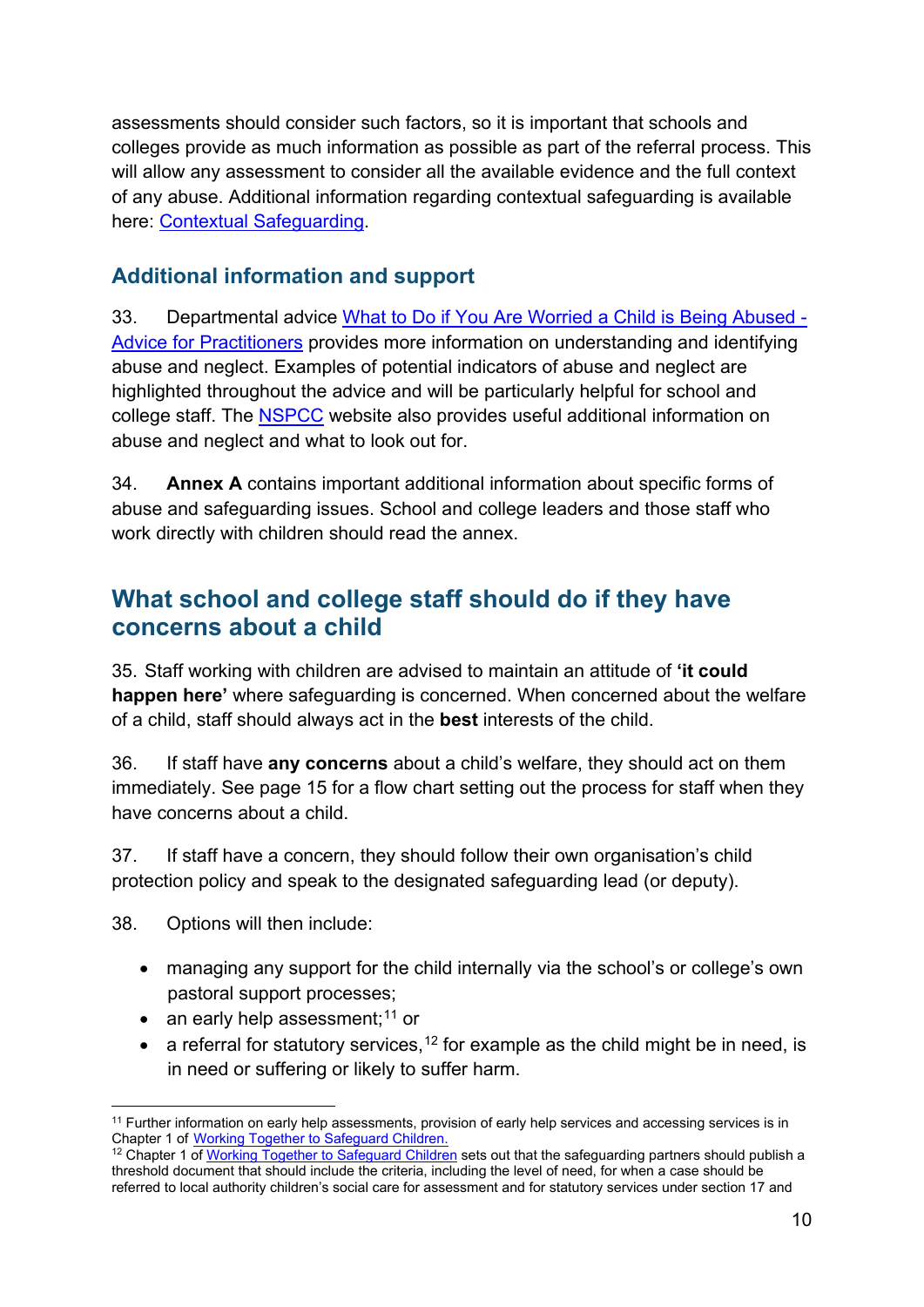39. The designated safeguarding lead or a deputy should always be available to discuss safeguarding concerns. If in exceptional circumstances, the designated safeguarding lead (or deputy) is not available, this should not delay appropriate action being taken. Staff should consider speaking to a member of the senior leadership team and/or take advice from local children's social care. In these circumstances, any action taken should be shared with the designated safeguarding lead (or deputy) as soon as is practically possible.

40. Staff should not assume a colleague or another professional will take action and share information that might be critical in keeping children safe. They should be mindful that early information sharing is vital for effective identification, assessment and allocation of appropriate service provision. [Information Sharing: Advice for](https://www.gov.uk/government/publications/safeguarding-practitioners-information-sharing-advice)  [Practitioners Providing Safeguarding Services to C](https://www.gov.uk/government/publications/safeguarding-practitioners-information-sharing-advice)hildren, Young People, Parents [and Carers](https://www.gov.uk/government/publications/safeguarding-practitioners-information-sharing-advice) supports staff who have to make decisions about sharing information. This advice includes the seven golden rules for sharing information and considerations with regard to the Data Protection Act 2018 and General Data Protection Regulation (GDPR). If in any doubt about sharing information, staff should speak to the designated safeguarding lead or a deputy. Fears about sharing information **must not** be allowed to stand in the way of the need to promote the welfare, and protect the safety of children.

#### **Early help**

41. If early help is appropriate, the designated safeguarding lead (or deputy) will generally lead on liaising with other agencies and setting up an inter-agency assessment as appropriate. Staff may be required to support other agencies and professionals in an early help assessment, in some cases acting as the lead practitioner. Any such cases should be kept under constant review and consideration given to a referral to children's social care for assessment for statutory services, if the child's situation does not appear to be improving or is getting worse.

#### **Statutory assessments**

42. **Where a child is suffering, or is likely to suffer from harm, it is important that a referral to children's social care (and if appropriate the police) is made immediately.** Referrals should follow the local referral process.

#### **Children in need**

A child in need is defined under the Children Act 1989 as a child who is unlikely to achieve or maintain a reasonable level of health or development, or whose health

<sup>47.</sup> Local authorities, with their partners, should develop and publish local protocols for assessment. A local protocol should set out clear arrangements for how cases will be managed once a child is referred into local authority children's social care.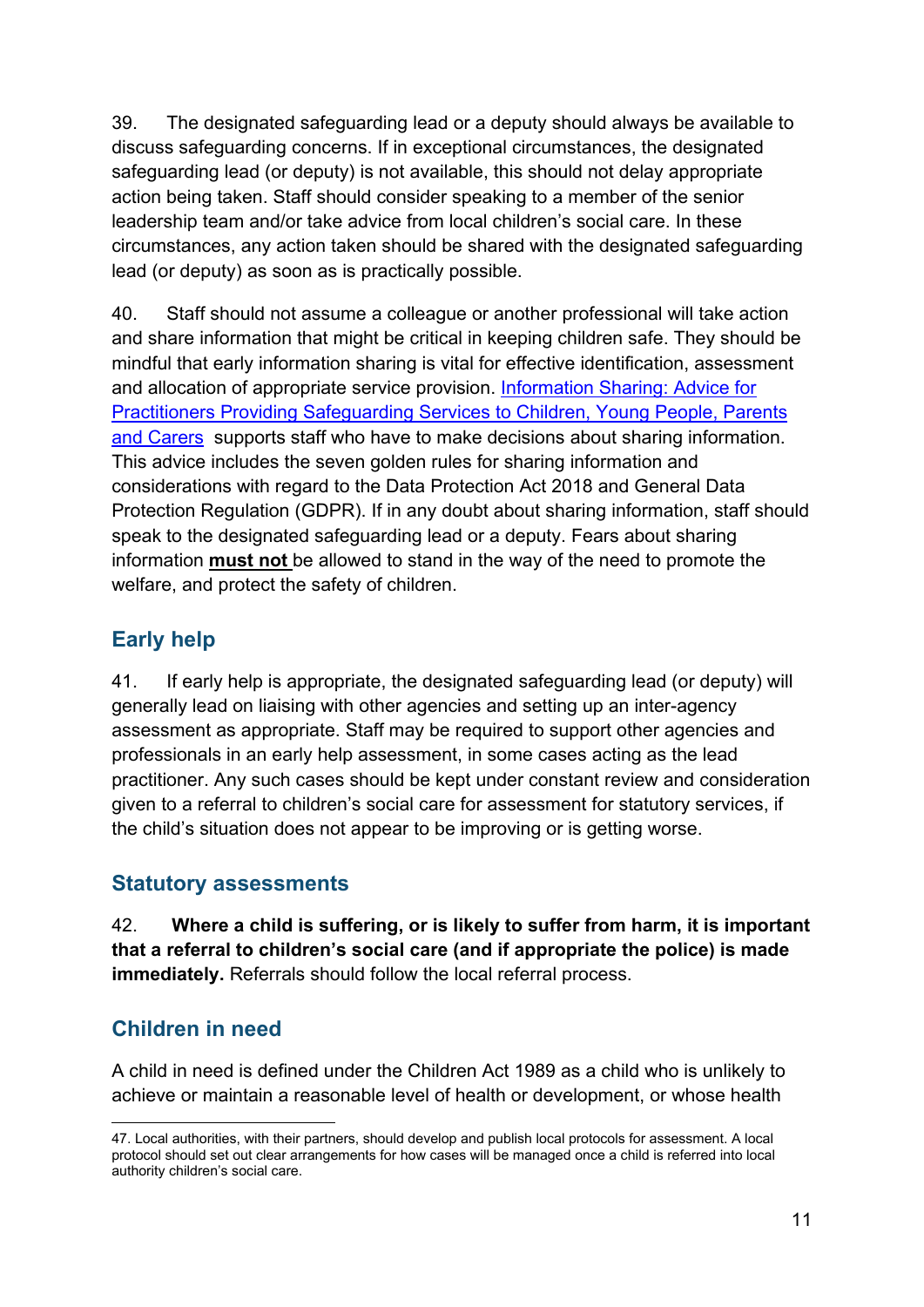and development is likely to be significantly or further impaired, without the provision of services; or a child who is disabled. Local authorities are required to provide services for children in need for the purposes of safeguarding and promoting their welfare. Children in need may be assessed under section 17 of the Children Act 1989.

#### **Children suffering or likely to suffer significant harm**

Local authorities, with the help of other organisations as appropriate, have a duty to make enquiries under section 47 of the Children Act 1989 if they have reasonable cause to suspect that a child is suffering, or is likely to suffer, significant harm. Such enquiries enable them to decide whether they should take any action to safeguard and promote the child's welfare and must be initiated where there are concerns about maltreatment, including all forms of abuse and neglect, female genital mutilation or other so-called honour based violence, and extra-familial threats like radicalisation and sexual exploitation.

43. The online tool [Report Child Abuse to Your Local Coun](https://www.gov.uk/report-child-abuse-to-local-council)cil directs to the relevant local children's social care contact number.

#### **What will the local authority do?**

44. Within one working day of a referral being made, a local authority social worker should acknowledge receipt to the referrer and make a decision about the next steps and the type of response that is required. This will include determining whether:

- the child requires immediate protection and urgent action is required;
- the child is in need, and should be assessed under section 17 of the Children Act 1989;
- there is reasonable cause to suspect the child is suffering or likely to suffer significant harm, and whether enquiries must be made and the child assessed under section 47 of the Children Act 1989;
- any services are required by the child and family and what type of services;
- further specialist assessments are required to help the local authority to decide what further action to take;
- to see the child as soon as possible if the decision is taken that the referral requires further assessment.
- 45. The referrer should follow up if this information is not forthcoming.

46. If social workers decide to carry out a statutory assessment, staff should do everything they can to support that assessment (supported by the designated safeguarding lead (or deputy) as required).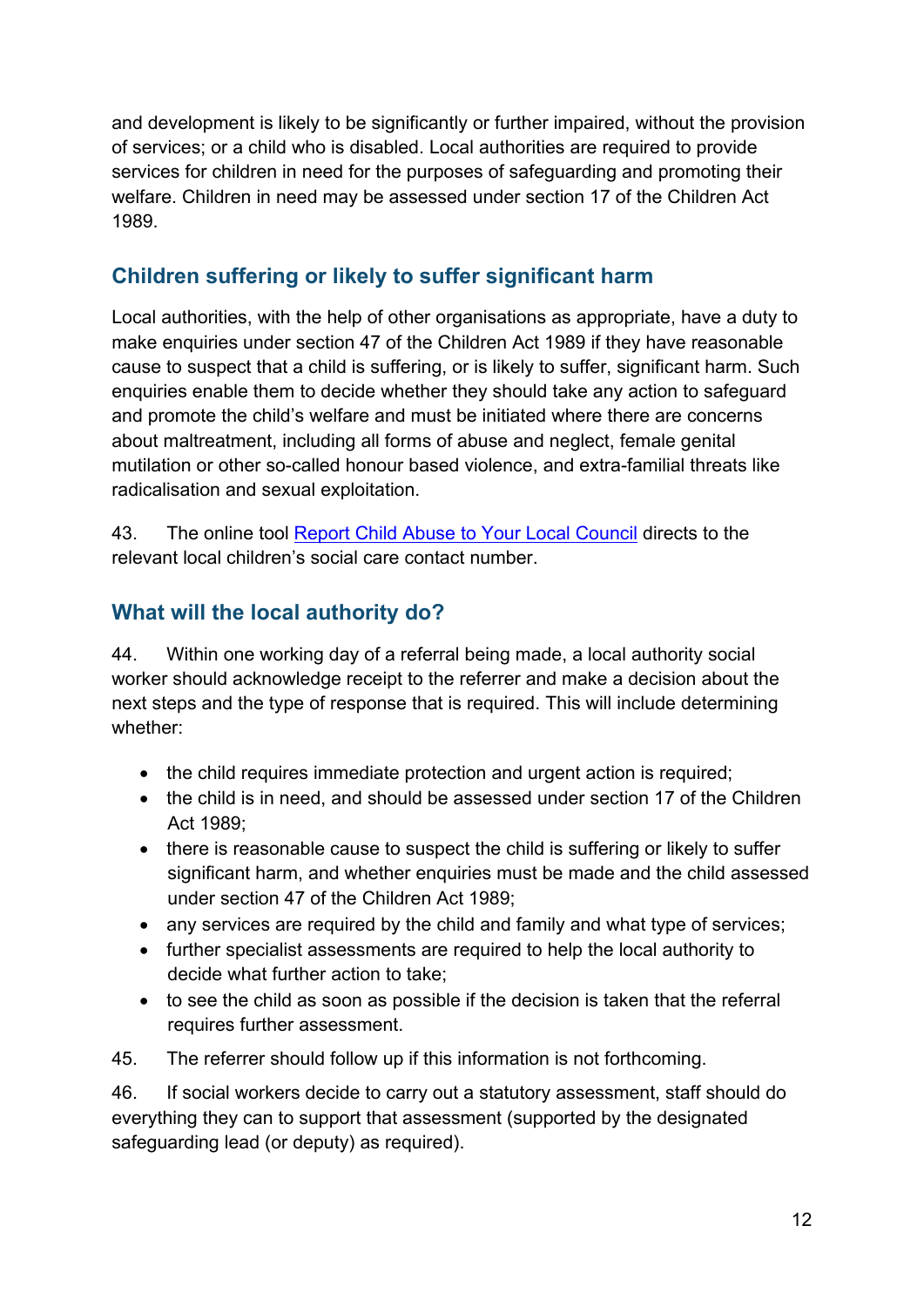47. If, after a referral, the child's situation does not appear to be improving, the referrer should consider following local escalation procedures to ensure their concerns have been addressed and, most importantly, that the child's situation improves.

## **Record keeping**

48. All concerns, discussions and decisions made, and the reasons for those decisions, should be recorded in writing. If in doubt about recording requirements, staff should discuss with the designated safeguarding lead (or deputy).

#### **Why is all of this important?**

49. It is important for children to receive the right help at the right time to address risks and prevent issues escalating. Research and serious case reviews have repeatedly shown the dangers of failing to take effective action.<sup>[13](#page-12-1)</sup> Examples of poor practice include:

- failing to act on and refer the early signs of abuse and neglect;
- poor record keeping;
- failing to listen to the views of the child;
- failing to re-assess concerns when situations do not improve;
- not sharing information;
- sharing information too slowly; and
- a lack of challenge to those who appear not to be taking action.

## <span id="page-12-0"></span>**What school and college staff should do if they have concerns about another staff member who may pose a risk of harm to children**

50. If staff have safeguarding concerns, or an allegation is made about another member of staff (including volunteers) posing a risk of harm to children, then:

- this should be referred to the headteacher or principal;
- where there are concerns/allegations about the headteacher or principal, this should be referred to the chair of governors, chair of the management committee or proprietor of an independent school; and
- in the event of concerns/allegations about the headteacher, where the headteacher is also the sole proprietor of an independent school, allegations should be reported directly to the designated officer(s) at the local authority. (Further details can be found in Part four of this guidance).

<span id="page-12-1"></span><sup>&</sup>lt;sup>13</sup> An analysis of serious case reviews can be found at [Serious case reviews, 2011 to 2014](https://www.gov.uk/government/publications/analysis-of-serious-case-reviews-2011-to-2014).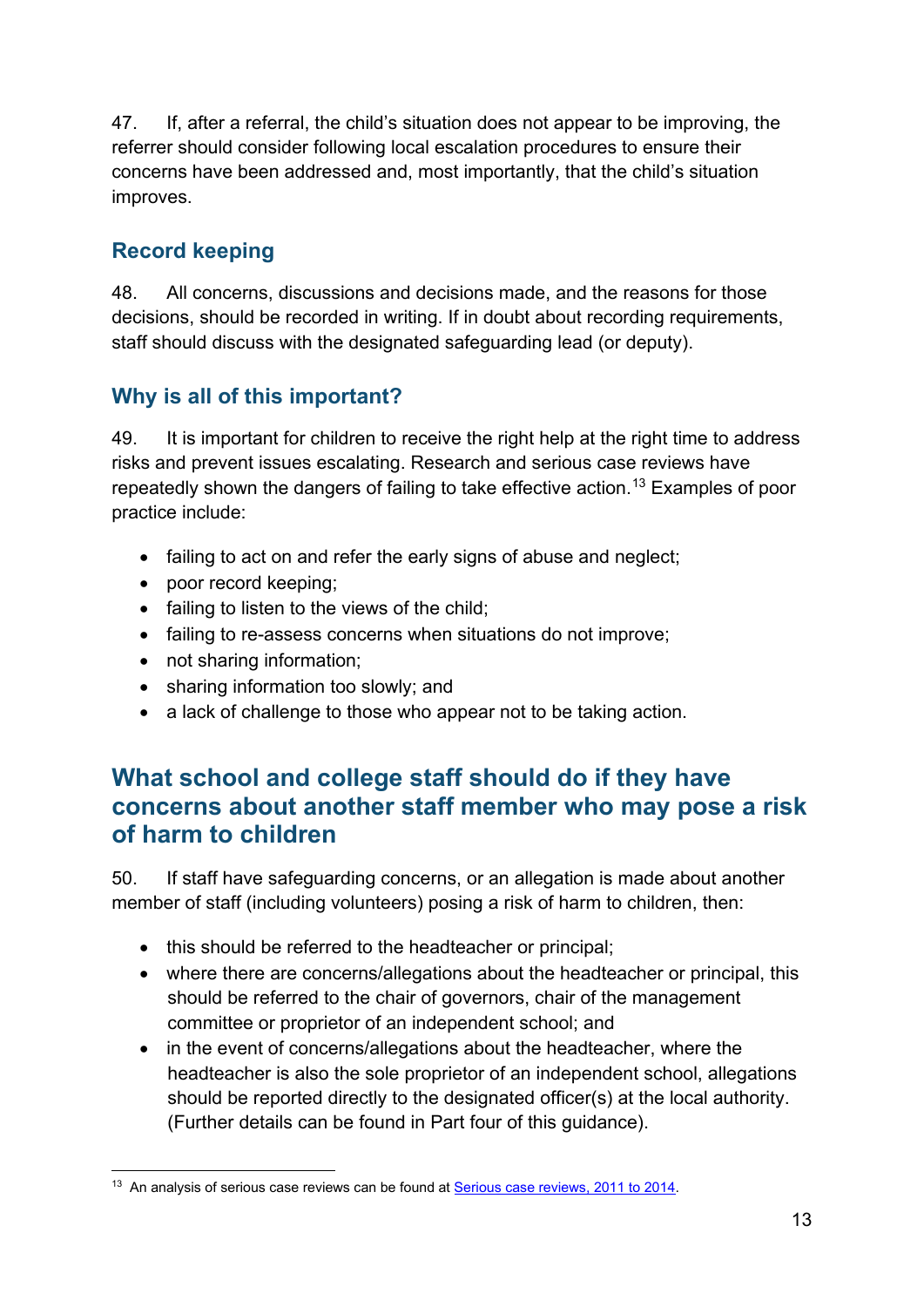## <span id="page-13-0"></span>**What school or college staff should do if they have concerns about safeguarding practices within the school or college**

51. All staff and volunteers should feel able to raise concerns about poor or unsafe practice and potential failures in the school's or college's safeguarding regime, and know that such concerns will be taken seriously by the senior leadership team.

52. Appropriate whistleblowing procedures should be put in place for such concerns to be raised with the school's or college's senior leadership team.

53. Where a staff member feels unable to raise an issue with their employer, or feels that their genuine concerns are not being addressed, other whistleblowing channels may be open to them:

- general quidance on whistleblowing can be found via: Advice on [Whistleblowing;](https://www.gov.uk/whistleblowing) and
- the NSPCC's *[what you can do to report abuse](https://www.nspcc.org.uk/what-you-can-do/report-abuse/dedicated-helplines/whistleblowing-advice-line/)* dedicated helpline is available as an alternative route for staff who do not feel able to raise concerns regarding child protection failures internally or have concerns about the way a concern is being handled by their school or college. Staff can call 0800 028 0285 – line is available from 8:00 AM to 8:00 PM, Monday to Friday and email: [help@nspcc.org.uk.](mailto:help@nspcc.org.uk) [14](#page-13-1)

<span id="page-13-1"></span><sup>&</sup>lt;sup>14</sup> Alternatively, staff can write to: National Society for the Prevention of Cruelty to Children (NSPCC), Weston House, 42 Curtain, Road, London EC2A 3NH.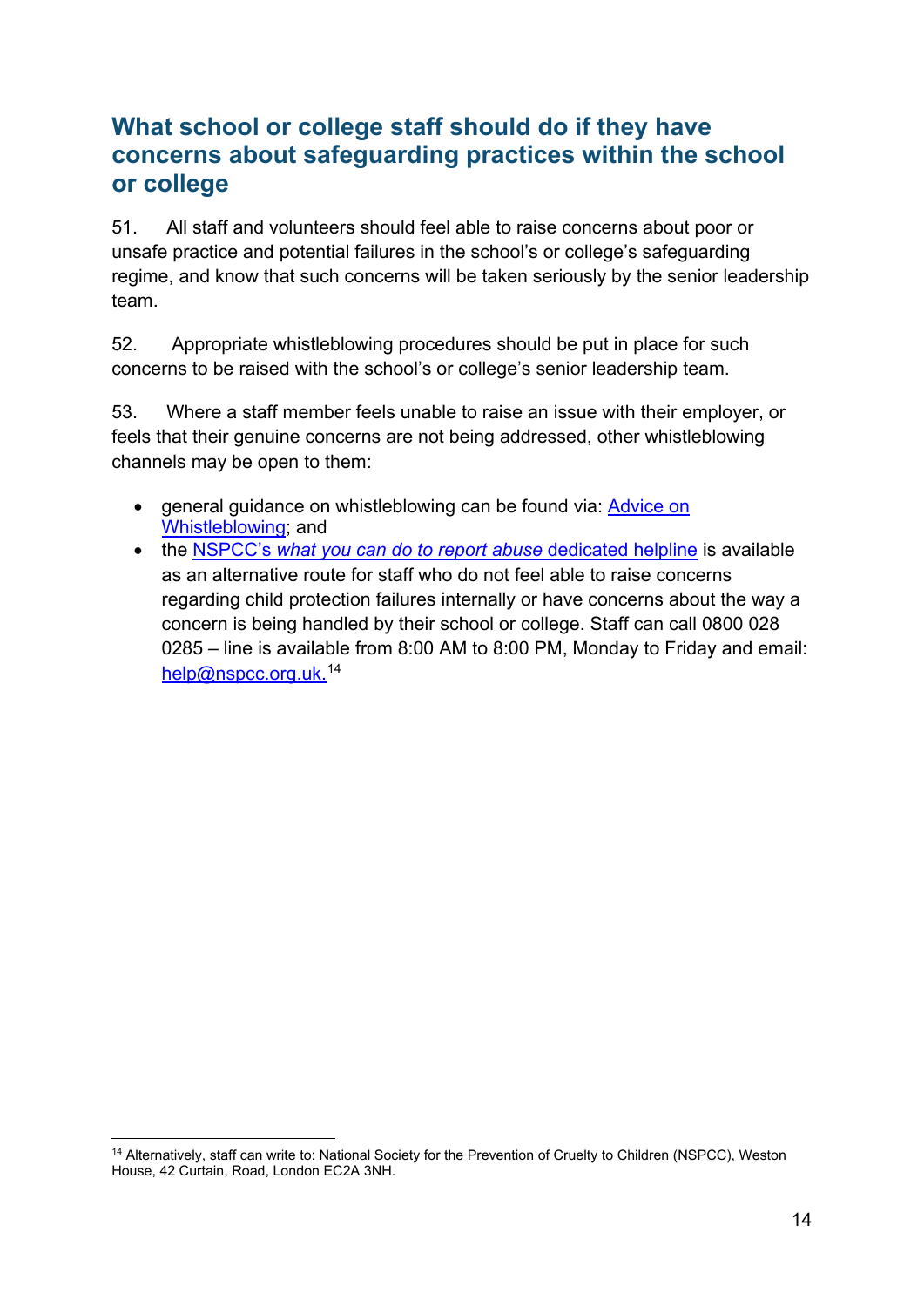#### **Actions where there are concerns about a child**



(1) In cases which also involve a concern or an allegation of abuse against a staff member, see Part four of this guidance.

(2) Early help means providing support as soon as a problem emerges at any point in a child's life. Where a child would benefit from co-ordinated early help, an early help inter-agency assessment should be arranged. Chapter one of Working Together to Safeguard Children provides detailed guidance on the early help process. (3) Referrals should follow the process set out in the local threshold document and local protocol for assessment. Chapter one of Working Together to Safeguard Children.

(4) Under the Children Act 1989, local authorities are required to provide services for children in need for the purposes of safeguarding and promoting their welfare. Children in need may be assessed under section 17 of the Children Act 1989. Under section 47 of the Children Act 1989, where a local authority has reasonable cause to suspect that a child is suffering or likely to suffer significant harm, it has a duty to make enquiries to decide whether to take action to safeguard or promote the child's welfare. Full details are in Chapter one of Working Together to Safeguard Children.

(5) This could include applying for an Emergency Protection Order (EPO).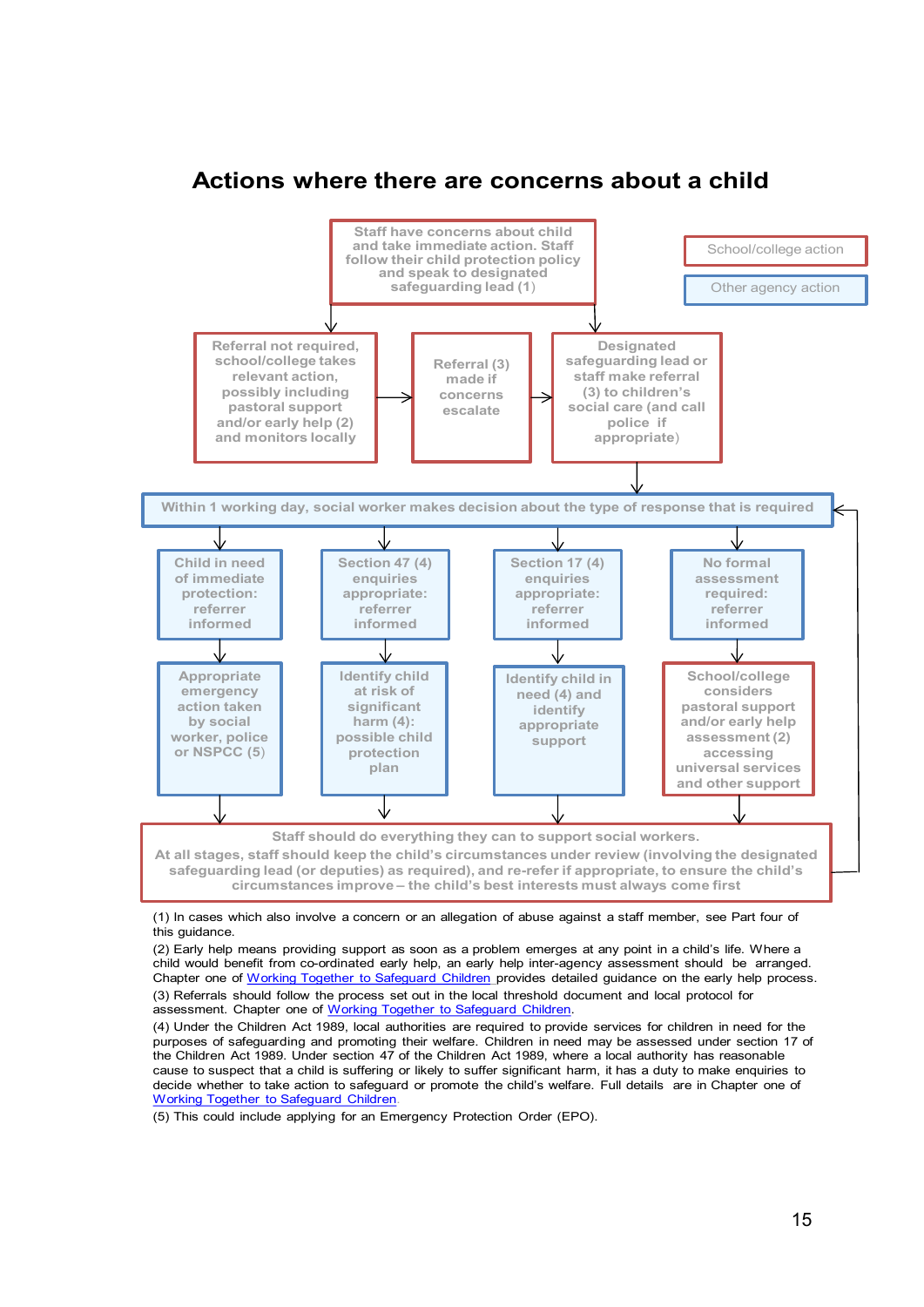# <span id="page-15-0"></span>**Annex A: Further information**

Annex A contains important additional information about specific forms of abuse and safeguarding issues. School and college leaders and those staff who work directly with children should read this annex.

As per Part one of this guidance, if staff have any concerns about a child's welfare, they should act on them immediately. They should follow their own organisation's child protection policy and speak to the designated safeguarding lead (or deputy).

**Where a child is suffering, or is likely to suffer from significant harm, it is important that a referral to children's social care (and if appropriate the police) is made immediately.**

| Abuse/Safeguarding Issues                                                         | Page |
|-----------------------------------------------------------------------------------|------|
| Children and the court system                                                     | 17   |
| Children missing from education                                                   | 17   |
| Children with family members in prison                                            | 17   |
| Child sexual exploitation                                                         | 17   |
| Child criminal exploitation: county lines                                         | 19   |
| Domestic abuse                                                                    | 19   |
| Homelessness                                                                      | 20   |
| So-called 'honour-based' violence                                                 | 21   |
| Preventing radicalisation                                                         | 23   |
| Peer on peer abuse                                                                | 25   |
| Sexual violence and sexual harassment between children in schools and<br>colleges | 25   |
| Additional advice and support                                                     | 28   |

#### **Annex A Index**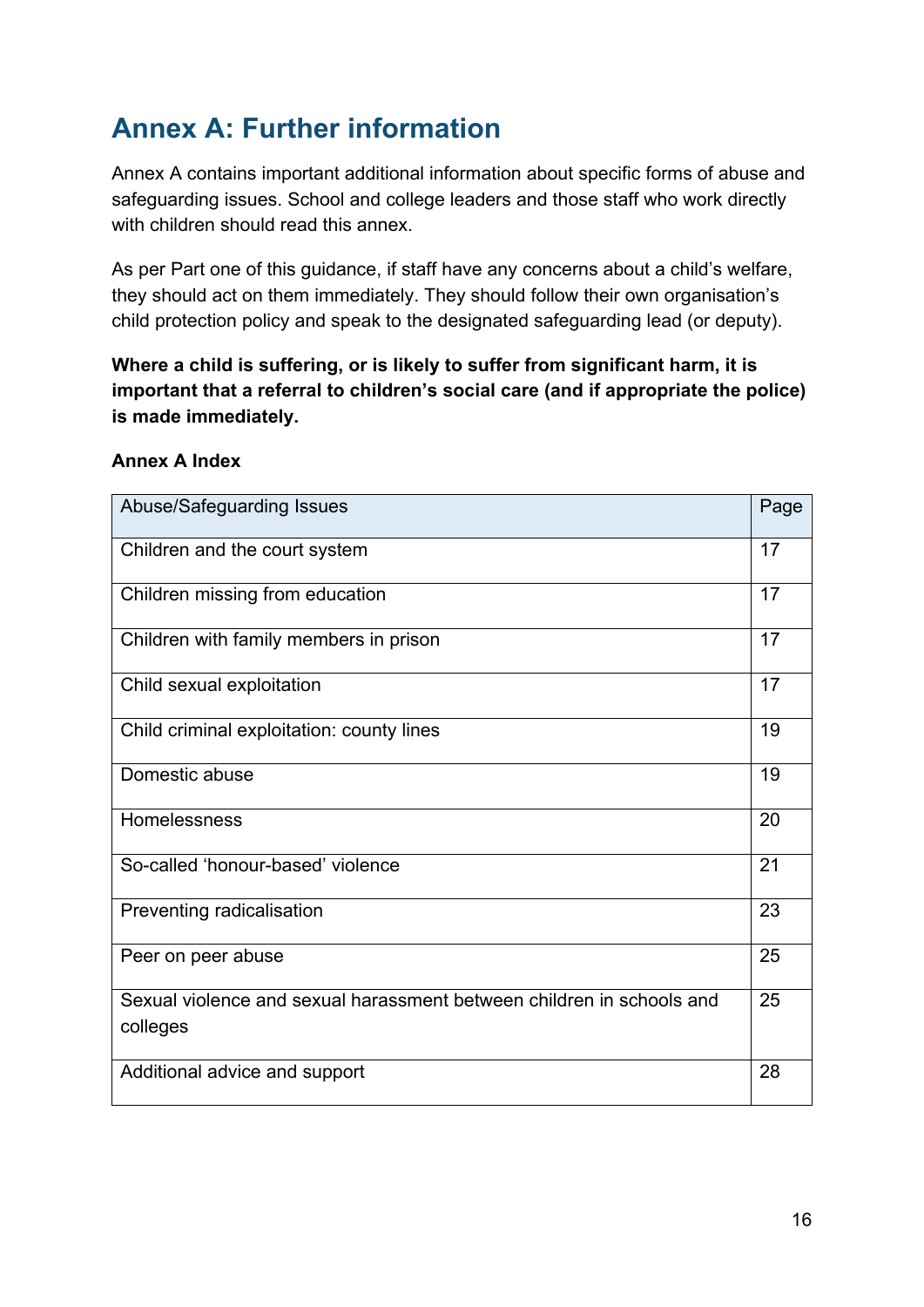## <span id="page-16-0"></span>**Children and the court system**

Children are sometimes required to give evidence in criminal courts, either for crimes committed against them or for crimes they have witnessed. There are two age appropriate guides to support children [5-11-year olds a](http://formfinder.hmctsformfinder.justice.gov.uk/ywp-5-11-eng.pdf)nd [12-17 year olds.](http://formfinder.hmctsformfinder.justice.gov.uk/ywp-12-17-eng.pdf)

The guides explain each step of the process, support and special measures that are available. There are diagrams illustrating the courtroom structure and the use of video links is explained.

Making child arrangements via the family courts following separation can be stressful and entrench conflict in families. This can be stressful for children. The Ministry of Justice has launched an online [child arrangements information tool](https://helpwithchildarrangements.service.justice.gov.uk/) with clear and concise information on the dispute resolution service. This may be useful for some parents and carers.

## <span id="page-16-1"></span>**Children missing from education**

All staff should be aware that children going missing, particularly repeatedly, can act as a vital warning sign of a range of safeguarding possibilities. This may include abuse and neglect, which may include sexual abuse or exploitation and child criminal exploitation. It may indicate mental health problems, risk of substance abuse, risk of travelling to conflict zones, risk of female genital mutilation or risk of forced marriage. Early intervention is necessary to identify the existence of any underlying safeguarding risk and to help prevent the risks of a child going missing in future. Staff should be aware of their school's or college's unauthorised absence and children missing from education procedures.

## <span id="page-16-2"></span>**Children with family members in prison**

Approximately 200,000 children in England and Wales have a parent sent to prison each year. These children are at risk of poor outcomes including poverty, stigma, isolation and poor mental health. [NICCO](https://www.nicco.org.uk/) provides information designed to support professionals working with offenders and their children, to help mitigate negative consequences for those children.

## <span id="page-16-3"></span>**Child sexual exploitation**

Child sexual exploitation is a form of child sexual abuse. It occurs where an individual or group takes advantage of an imbalance of power to coerce, manipulate or deceive a child or young person under the age of 18 into sexual activity (a) in exchange for something the victim needs or wants, and/or (b) for the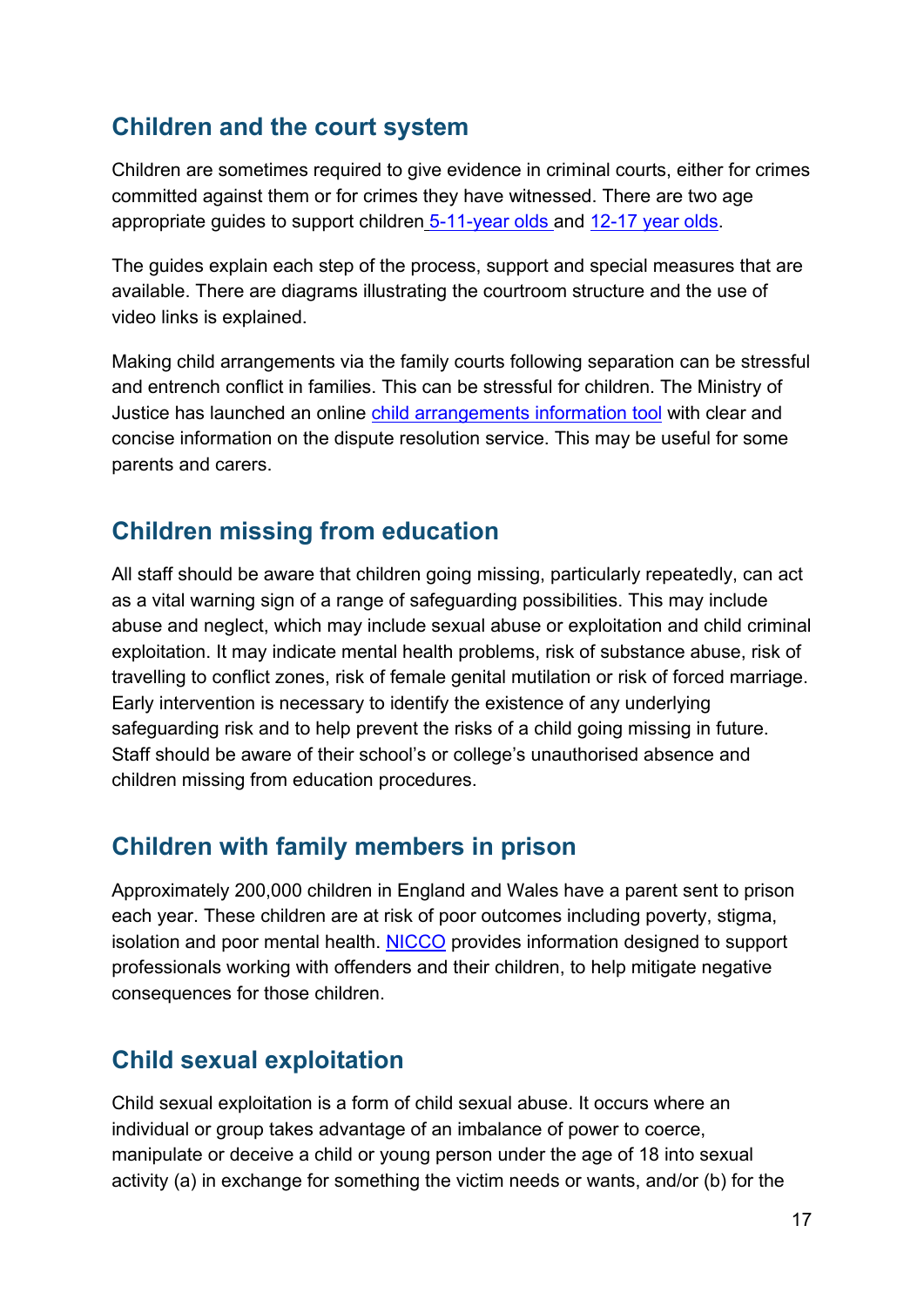financial advantage or increased status of the perpetrator or facilitator. The victim may have been sexually exploited even if the sexual activity appears consensual. Child sexual exploitation does not always involve physical contact, it can also occur through the use of technology. Like all forms of child sex abuse, child sexual exploitation:

- can affect any child or young person (male or female) under the age of 18 years, including 16 and 17 year olds who can legally consent to have sex;
- can still be abuse even if the sexual activity appears consensual;
- can include both contact (penetrative and non-penetrative acts) and noncontact sexual activity;
- can take place in person or via technology, or a combination of both;
- can involve force and/or enticement-based methods of compliance and may, or may not, be accompanied by violence or threats of violence;
- may occur without the child or young person's immediate knowledge (e.g. through others copying videos or images they have created and posted on social media);
- can be perpetrated by individuals or groups, males or females, and children or adults. The abuse can be a one-off occurrence or a series of incidents over time, and range from opportunistic to complex organised abuse; and
- is typified by some form of power imbalance in favour of those perpetrating the abuse. Whilst age may be the most obvious, this power imbalance can also be due to a range of other factors including gender, sexual identity, cognitive ability, physical strength, status, and access to economic or other resources.

Some of the following signs may be indicators of child sexual exploitation:

- children who appear with unexplained gifts or new possessions;
- children who associate with other young people involved in exploitation;
- children who have older boyfriends or girlfriends;
- children who suffer from sexually transmitted infections or become pregnant;
- children who suffer from changes in emotional well-being;
- children who misuse drugs and alcohol;
- children who go missing for periods of time or regularly come home late: and
- children who regularly miss school or education or do not take part in education.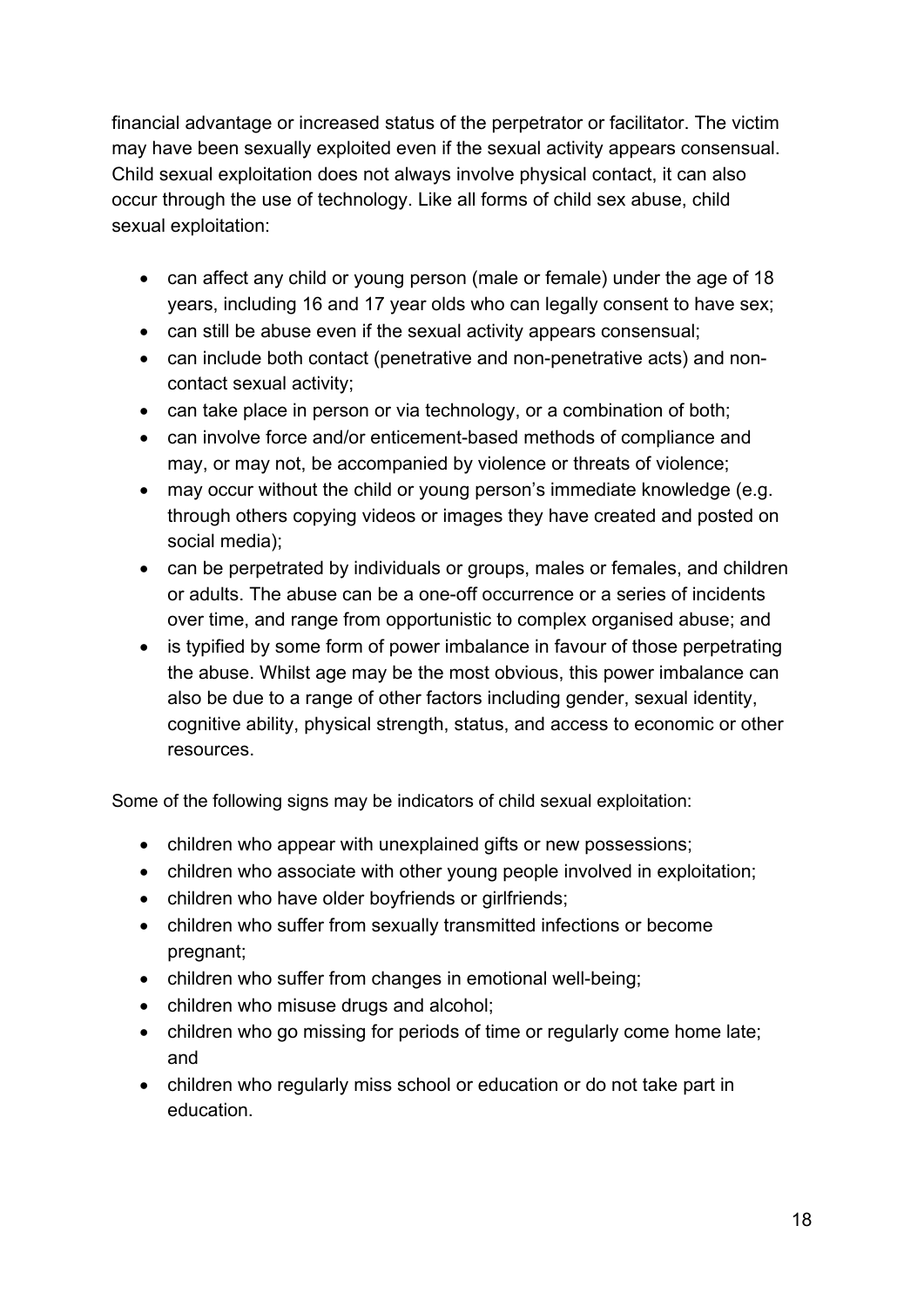## <span id="page-18-0"></span>**Child criminal exploitation: county lines**

Criminal exploitation of children is a geographically widespread form of harm that is a typical feature of county lines criminal activity, drug networks or gangs groom and exploit children and young people to carry drugs and money from urban areas to suburban and rural areas, market and seaside towns. Key to identifying potential involvement in county lines are missing episodes, when the victim may have been trafficked for the purpose of transporting drugs and a referral to the National Referral Mechanism<sup>[15](#page-18-2)</sup> should be considered. Like other forms of abuse and exploitation, county lines exploitation:

- can affect any child or young person (male or female) under the age of 18 years;
- can affect any vulnerable adult over the age of 18 years;
- can still be exploitation even if the activity appears consensual;
- can involve force and/or enticement-based methods of compliance and is often accompanied by violence or threats of violence;
- can be perpetrated by individuals or groups, males or females, and young people or adults; and
- is typified by some form of power imbalance in favour of those perpetrating the exploitation. Whilst age may be the most obvious, this power imbalance can also be due to a range of other factors including gender, cognitive ability, physical strength, status, and access to economic or other resources.

## <span id="page-18-1"></span>**Domestic abuse**

The cross-government definition of domestic violence and abuse is:

Any incident or pattern of incidents of controlling, coercive, threatening behaviour, violence or abuse between those aged 16 or over who are, or have been, intimate partners or family members regardless of gender or sexuality. The abuse can encompass, but is not limited to:

- psychological;
- physical;
- sexual;
- financial; and
- emotional.

<span id="page-18-2"></span><sup>15</sup> [national crime agency human-trafficking.](http://www.nationalcrimeagency.gov.uk/about-us/what-we-do/specialist-capabilities/uk-human-trafficking-centre/national-referral-mechanism)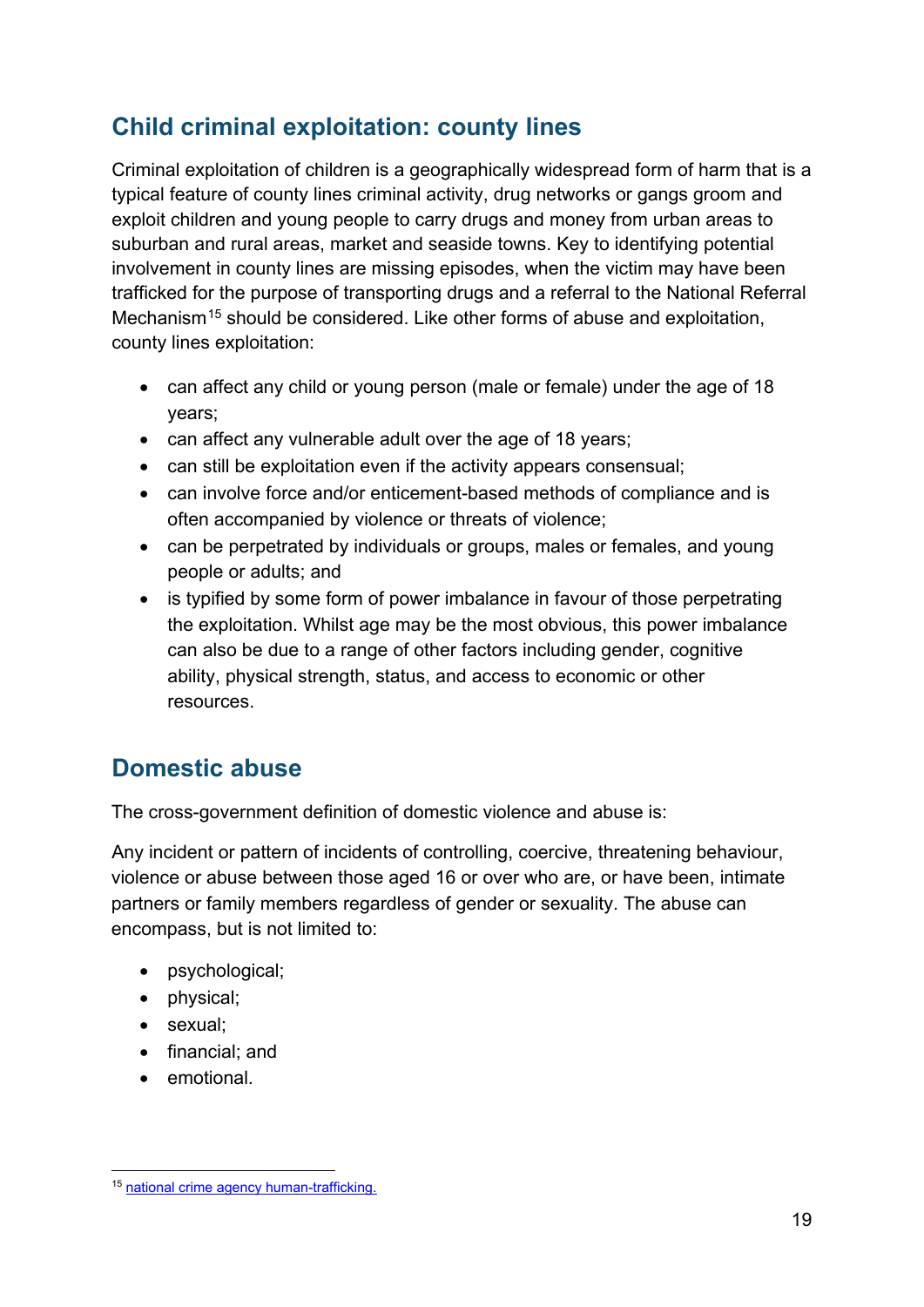Exposure to domestic abuse and/or violence can have a serious, long lasting emotional and psychological impact on children. In some cases, a child may blame themselves for the abuse or may have had to leave the family home as a result. Domestic abuse affecting young people can also occur within their personal relationships, as well as in the context of their home life.

Advice on identifying children who are affected by domestic abuse and how they can be helped is available at:

- [NSPCC- UK domestic-abuse Signs Symptoms Effects](https://www.nspcc.org.uk/preventing-abuse/child-abuse-and-neglect/domestic-abuse/signs-symptoms-effects/)
- Refuge what is domes[tic violence/effects of domestic violence on](http://www.refuge.org.uk/get-help-now/what-is-domestic-violence/effects-of-domestic-violence-on-children/)  [children](http://www.refuge.org.uk/get-help-now/what-is-domestic-violence/effects-of-domestic-violence-on-children/)
- [Safelives: young people and domestic abuse.](http://www.safelives.org.uk/knowledge-hub/spotlights/spotlight-3-young-people-and-domestic-abuse)

## <span id="page-19-0"></span>**Homelessness**

Being homeless or being at risk of becoming homeless presents a real risk to a child's welfare. The designated safeguarding lead (and any deputies) should be aware of contact details and referral routes in to the Local Housing Authority so they can raise/progress concerns at the earliest opportunity. Indicators that a family may be at risk of homelessness include household debt, rent arrears, domestic abuse and anti-social behaviour, as well as the family being asked to leave a property. Whilst referrals and/or discussion with the Local Housing Authority should be progressed as appropriate, and in accordance with local procedures, this does not, and should not, replace a referral into children's social care where a child has been harmed or is at risk of harm.

The Homelessness Reduction Act 2017 places a new legal duty on English councils so that everyone who is homeless or at risk of homelessness will have access to meaningful help including an assessment of their needs and circumstances, the development of a personalised housing plan, and work to help them retain their accommodation or find a new place to live. The following factsheets usefully summarise the new duties: [Homeless Reduction Act Factsheets](https://www.gov.uk/government/publications/homelessness-reduction-bill-policy-factsheets). The new duties shift focus to early intervention and encourage those at risk to seek support as soon as possible, before they are facing a homelessness crisis.

In most cases school and college staff will be considering homelessness in the context of children who live with their families, and intervention will be on that basis. However, it should also be recognised in some cases 16 and 17 year olds could be living independently from their parents or guardians, for example through their exclusion from the family home, and will require a different level of intervention and support. Children's services will be the lead agency for these young people and the designated safeguarding lead (or a deputy) should ensure appropriate referrals are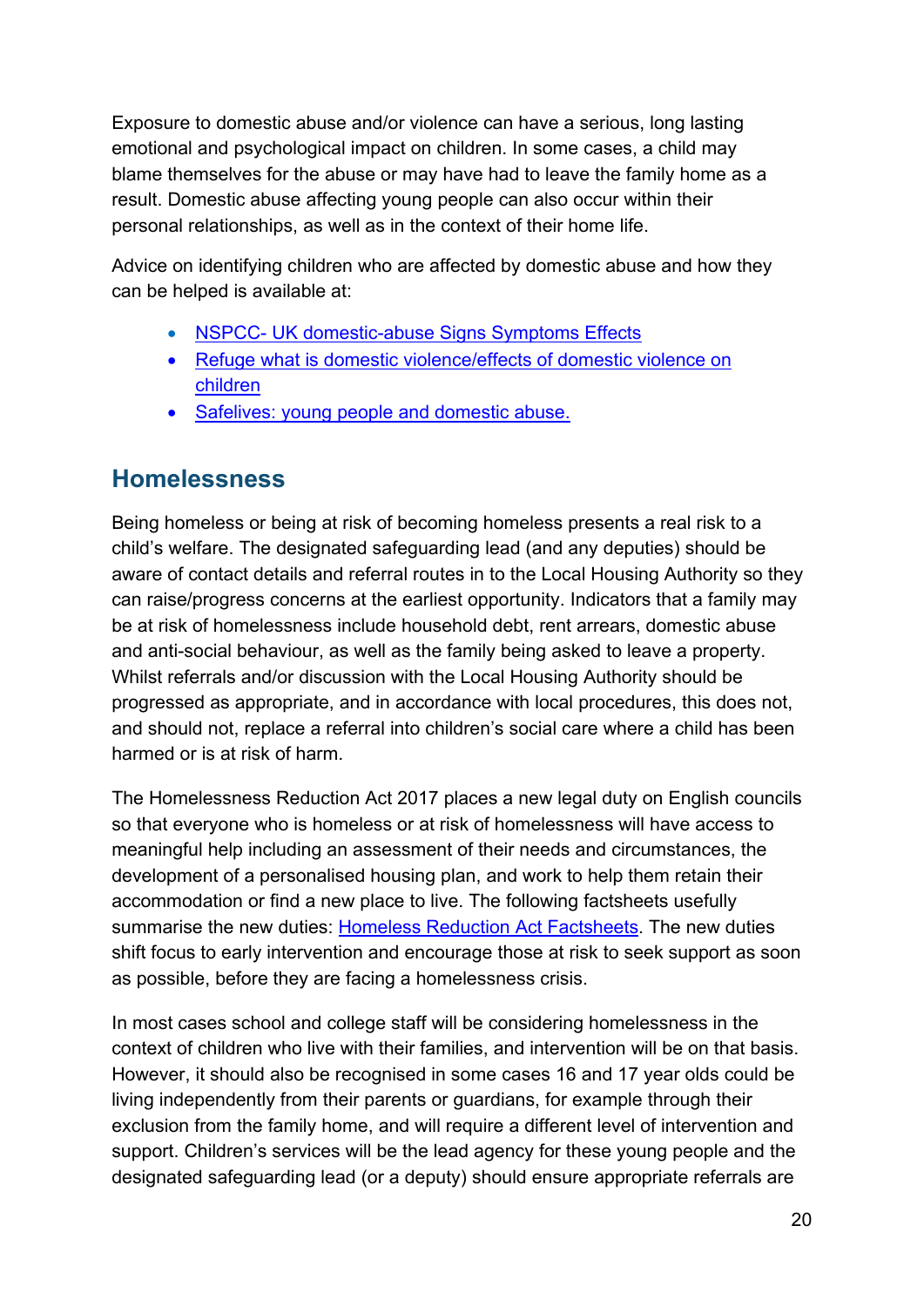made based on the child's circumstances. The department and the Ministry of Housing, Communities and Local Government have [published joint statutory](https://www.gov.uk/government/publications/provision-of-accommodation-for-16-and-17-year-olds-who-may-be-homeless-and-or-require-accommodation)  [guidance o](https://www.gov.uk/government/publications/provision-of-accommodation-for-16-and-17-year-olds-who-may-be-homeless-and-or-require-accommodation)n the provision of accommodation for 16 and 17 year olds who may be homeless and/or require accommodation: [here.](https://www.gov.uk/government/publications/homelessness-reduction-bill-policy-factsheets)

## <span id="page-20-0"></span>**So-called 'honour-based' violence (including Female Genital Mutilation and Forced Marriage)**

So-called 'honour-based' violence (HBV) encompasses incidents or crimes which have been committed to protect or defend the honour of the family and/or the community, including female genital mutilation (FGM), forced marriage, and practices such as breast ironing. Abuse committed in the context of preserving "honour" often involves a wider network of family or community pressure and can include multiple perpetrators. It is important to be aware of this dynamic and additional risk factors when deciding what form of safeguarding action to take. All forms of HBV are abuse (regardless of the motivation) and should be handled and escalated as such. Professionals in all agencies, and individuals and groups in relevant communities, need to be alert to the possibility of a child being at risk of HBV, or already having suffered HBV.

#### **Actions**

If staff have a concern regarding a child that might be at risk of HBV or who has suffered from HBV, they should speak to the designated safeguarding lead (or deputy). As appropriate, they will activate local safeguarding procedures, using existing national and local protocols for multi-agency liaison with police and children's social care. Where FGM has taken place, since 31 October 2015 there has been a mandatory reporting duty placed on **teachers**[16](#page-20-2) that requires a different approach (see following section).

## <span id="page-20-1"></span>**FGM**

FGM comprises all procedures involving partial or total removal of the external female genitalia or other injury to the female genital organs. It is illegal in the UK and a form of child abuse with long-lasting harmful consequences.

<span id="page-20-2"></span> $16$  Under Section 5B(11)(a) of the Female Genital Mutilation Act 2003, "teacher" means, in relation to England, a person within section 141A(1) of the Education Act 2002 (persons employed or engaged to carry out teaching work at schools and other institutions in England).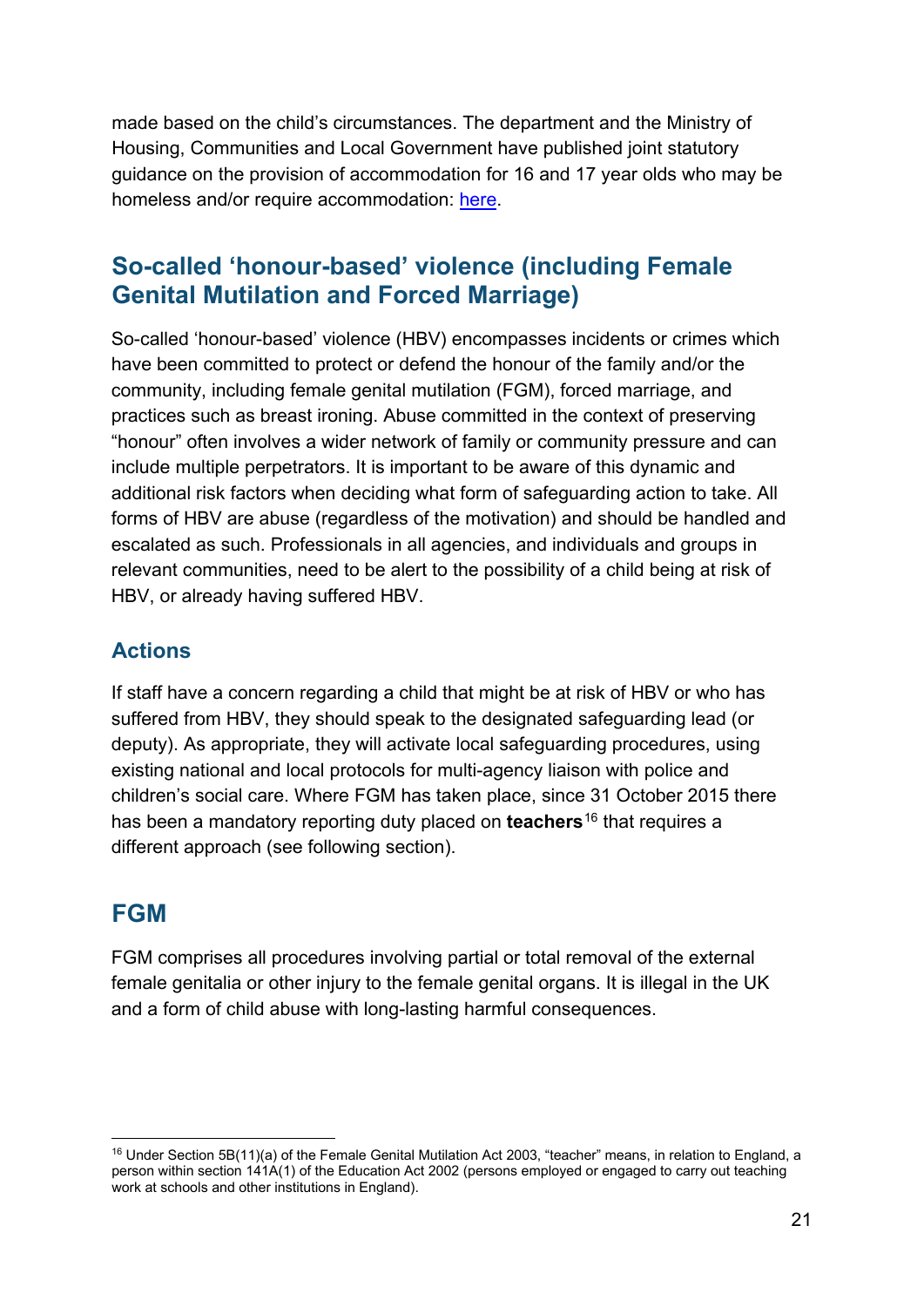## <span id="page-21-0"></span>**FGM mandatory reporting duty for teachers**

Section 5B of the Female Genital Mutilation Act 2003 (as inserted by section 74 of the Serious Crime Act 2015) places a statutory duty upon **teachers** along with regulated health and social care professionals in England and Wales, to report to the police where they discover (either through disclosure by the victim or visual evidence) that FGM appears to have been carried out on a girl under 18. Those failing to report such cases will face disciplinary sanctions. It will be rare for teachers to see visual evidence, and they should **not** be examining pupils or students, but the same definition of what is meant by "to discover that an act of FGM appears to have been carried out" is used for all professionals to whom this mandatory reporting duty applies. Information on when and how to make a report can be found at: Mandatory [reporting](https://www.gov.uk/government/publications/mandatory-reporting-of-female-genital-mutilation-procedural-information) of [female](https://www.gov.uk/government/publications/mandatory-reporting-of-female-genital-mutilation-procedural-information) genital mutilation procedural informatio[n.](https://www.gov.uk/government/publications/mandatory-reporting-of-female-genital-mutilation-procedural-information) 

Teachers **must** personally report to the police cases where they discover that an act of FGM appears to have been carried out.<sup>[17](#page-21-2)</sup> Unless the teacher has good reason not to, they should still consider and discuss any such case with the school's or college's designated safeguarding lead (or deputy) and involve children's social care as appropriate. The duty does not apply in relation to at risk or suspected cases (i.e. where the teacher does not discover that an act of FGM appears to have been carried out, either through disclosure by the victim or visual evidence) or in cases where the woman is 18 or over. In these cases, teachers should follow local safeguarding procedures. The following is a useful summary of the FGM mandatory reporting duty: [FGM Fact Sheet.](https://www.gov.uk/government/uploads/system/uploads/attachment_data/file/496415/6_1639_HO_SP_FGM_mandatory_reporting_Fact_sheet_Web.pdf)

## <span id="page-21-1"></span>**Forced marriage**

Forcing a person into a marriage is a crime in England and Wales. A forced marriage is one entered into without the full and free consent of one or both parties and where violence, threats or any other form of coercion is used to cause a person to enter into a marriage. Threats can be physical or emotional and psychological. A lack of full and free consent can be where a person does not consent or where they cannot consent (if they have learning disabilities, for example). Nevertheless, some communities use religion and culture as a way to coerce a person into marriage. Schools and colleges can play an important role in safeguarding children from forced marriage.

The Forced Marriage Unit has published [statutory guidance](https://www.gov.uk/government/uploads/system/uploads/attachment_data/file/322310/HMG_Statutory_Guidance_publication_180614_Final.pdf) and [Multi-agency](https://www.gov.uk/government/uploads/system/uploads/attachment_data/file/322307/HMG_MULTI_AGENCY_PRACTICE_GUIDELINES_v1_180614_FINAL.pdf)  [guidelines](https://www.gov.uk/government/uploads/system/uploads/attachment_data/file/322307/HMG_MULTI_AGENCY_PRACTICE_GUIDELINES_v1_180614_FINAL.pdf)[,](https://www.gov.uk/government/uploads/system/uploads/attachment_data/file/322307/HMG_MULTI_AGENCY_PRACTICE_GUIDELINES_v1_180614_FINAL.pdf) pages 35-36 of which focus on the role of schools and colleges.

<span id="page-21-2"></span><sup>&</sup>lt;sup>17</sup> Section 5B(6) of the Female Genital Mutilation Act 2003 states teachers need not report a case to the police if they have reason to believe that another teacher has already reported the case.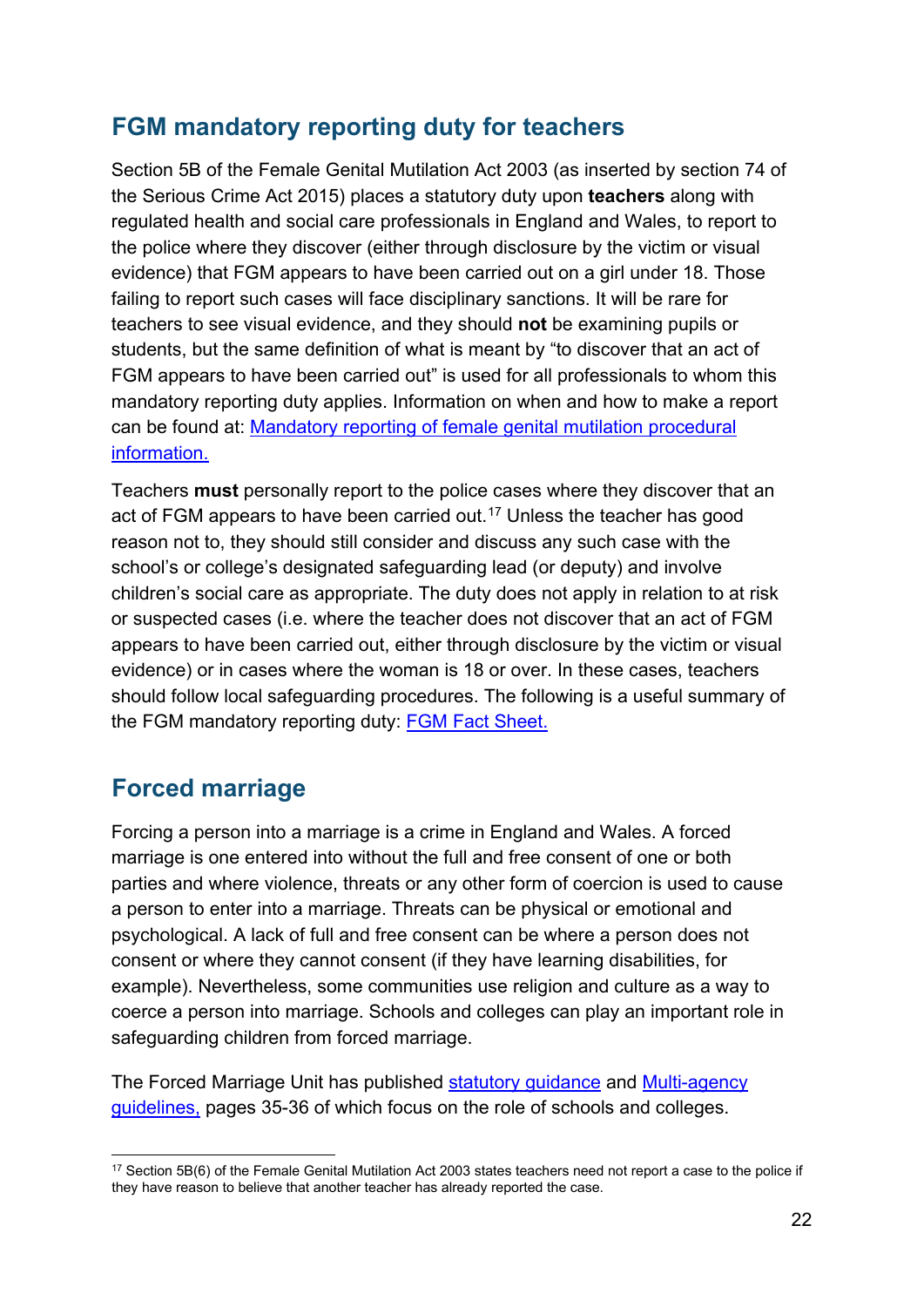School and college staff can contact the Forced Marriage Unit if they need advice or information: Contact: 020 7008 0151 or email [fmu@fco.gov.uk.](mailto:fmu@fco.gov.uk)

## <span id="page-22-0"></span>**Preventing radicalisation**

Children are vulnerable to extremist ideology and radicalisation. Similar to protecting children from other forms of harms and abuse, protecting children from this risk should be a part of a schools' or colleges' safeguarding approach.

[Extremism](https://assets.publishing.service.gov.uk/government/uploads/system/uploads/attachment_data/file/470088/51859_Cm9148_Accessible.pdf)<sup>[18](#page-22-1)</sup> is the vocal or active opposition to our fundamental values, including democracy, the rule of law, individual liberty and the mutual respect and tolerance of different faiths and beliefs. This also includes calling for the death of members of the armed forces. Radic[alisation](https://assets.publishing.service.gov.uk/government/uploads/system/uploads/attachment_data/file/445977/3799_Revised_Prevent_Duty_Guidance__England_Wales_V2-Interactive.pdf)<sup>[19](#page-22-2)</sup> refers to the process by which a person comes to support terrorism and extremist ideologies associated with terrorist groups.

There is no single way of identifying whether a child is likely to be susceptible to an extremist ideology. Background factors combined with specific influences such as family and friends may contribute to a child's vulnerability. Similarly, radicalisation can occur through many different methods (such as social media) and settings (such as the internet).

However, it is possible to protect vulnerable people from extremist ideology and intervene to prevent those at risk of radicalisation being radicalised. As with other safeguarding risks, staff should be alert to changes in children's behaviour, which could indicate that they may be in need of help or protection. Staff should use their judgement in identifying children who might be at risk of radicalisation and act proportionately which may include the designated safeguarding lead (or deputy) making a referral to the Channel programme.

#### **The Prevent duty**

All schools and colleges are subject to a duty under section 26 of the Counter-Terrorism and Security Act 2015 (the CTSA 2015), in the exercise of their functions, to have "due regard<sup>[20](#page-22-3)</sup> to the need to prevent people from being drawn into terrorism".[21](#page-22-4) This duty is known as the Prevent duty.

<span id="page-22-3"></span><span id="page-22-2"></span>

<span id="page-22-1"></span><sup>&</sup>lt;sup>18</sup> As defined in the Government's Counter Extremism Strategy.<br><sup>19</sup> As defined in the Revised Prevent Duty Guidance for England and Wales.<br><sup>20</sup> According to the Prevent duty guidance 'having due regard' means that the au appropriate amount of weight on the need to prevent people being drawn into terrorism when they consider all the other factors relevant to how they carry out their usual functions.

<span id="page-22-4"></span> $21$  "Terrorism" for these purposes has the same meaning as for the Terrorism Act 2000 (section 1(1) to (4) of that Act).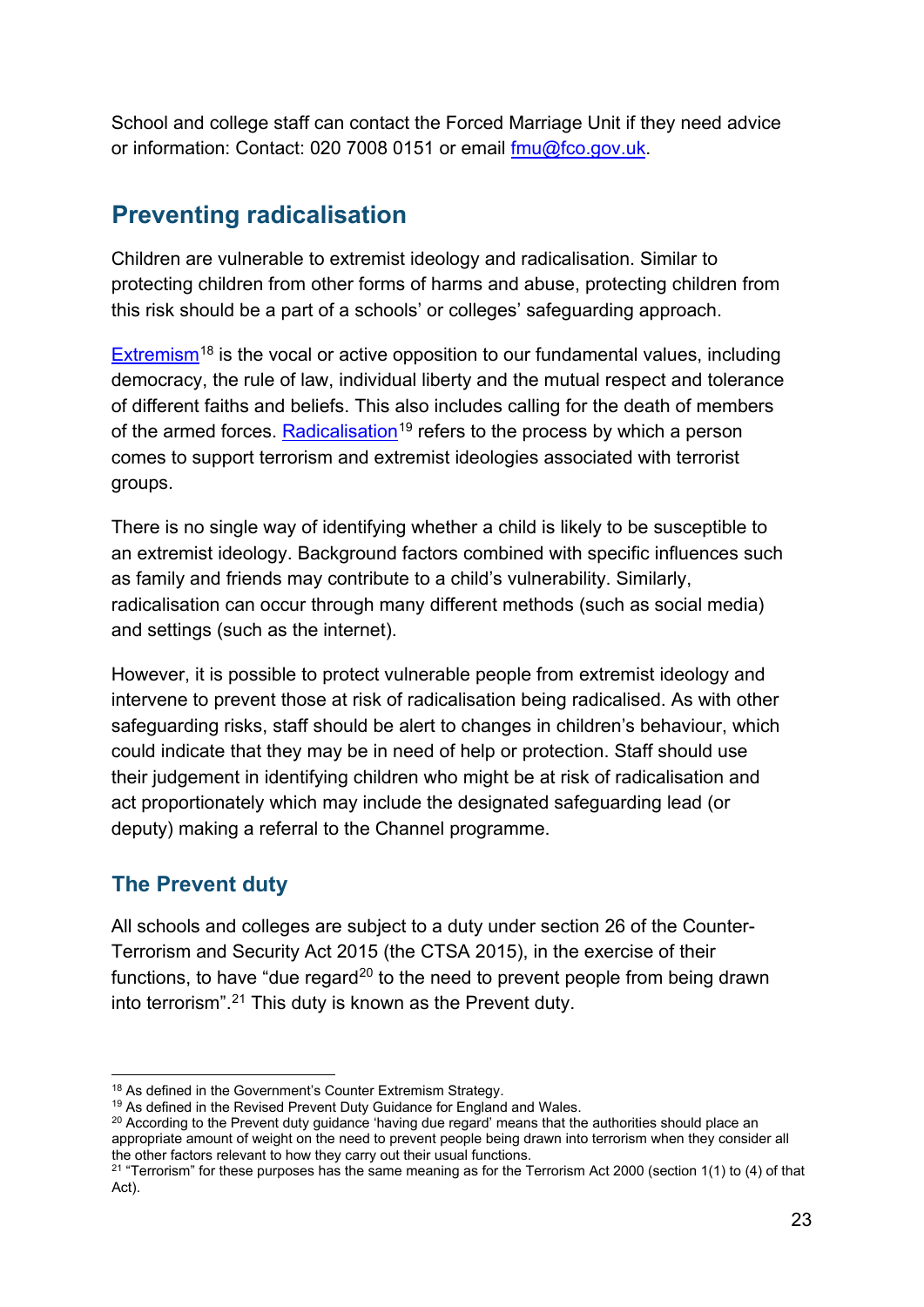The Prevent duty should be seen as part of schools' and colleges' wider safeguarding obligations. Designated safeguarding leads and other senior leaders should familiarise themselves with the revised [Prevent duty guidance: for England](https://www.gov.uk/government/publications/prevent-duty-guidance)  [and Wales](https://www.gov.uk/government/publications/prevent-duty-guidance), especially paragraphs 57-76, which [a](https://www.gov.uk/government/publications/prevent-duty-guidance)re specifically concerned with schools (and also covers childcare). The guidance is set out in terms of four general themes: risk assessment, working in partnership, staff training, and IT policies.

#### **Additional support**

The department has published advice for schools on the [Prevent duty.](https://www.gov.uk/government/publications/protecting-children-from-radicalisation-the-prevent-duty) The advice is intended to complement the Prevent guidance and signposts other sources of advice and support.

There is additional guidance: [Prevent duty guidance: for further education](https://www.gov.uk/government/publications/prevent-duty-guidance) [institutions in England and Wales](https://www.gov.uk/government/publications/prevent-duty-guidance) that applies to colleges.

**[Educate Against Hate](https://educateagainsthate.com/)[,](http://educateagainsthate.com/) a website launched by the Her Majesty's Government has** been developed to support and equip school and college leaders, teachers, and parents with information, tools and resources (including on the promotion of fundamental British values) to help recognise and address extremism and radicalisation in young people. The platform provides information on and access to training resources for teachers, staff and school and college leaders, some of which are free such as Prevent e-learning, via the Prevent Training catalogue.

#### **Channel**

Channel is a programme which focuses on providing support at an early stage to people who are identified as being vulnerable to being drawn into terrorism. It provides a mechanism for schools to make referrals if they are concerned that an individual might be vulnerable to radicalisation. An individual's engagement with the programme is entirely voluntary at all stages. Guidance on Channel is available at: [Channel guidance](https://www.gov.uk/government/publications/channel-guidance), and a Channel awareness e-learning programme is available for staff at: [Channel General Awareness](http://course.ncalt.com/Channel_General_Awareness/01/index.html)[.](http://course.ncalt.com/Channel_General_Awareness)

The school's or college's designated safeguarding lead (and any deputies) should be aware of local procedures for making a Channel referral. As a Channel partner, the school or college may be asked to attend a Channel panel to discuss the individual referred to determine whether they are vulnerable to being drawn into terrorism and consider the appropriate support required.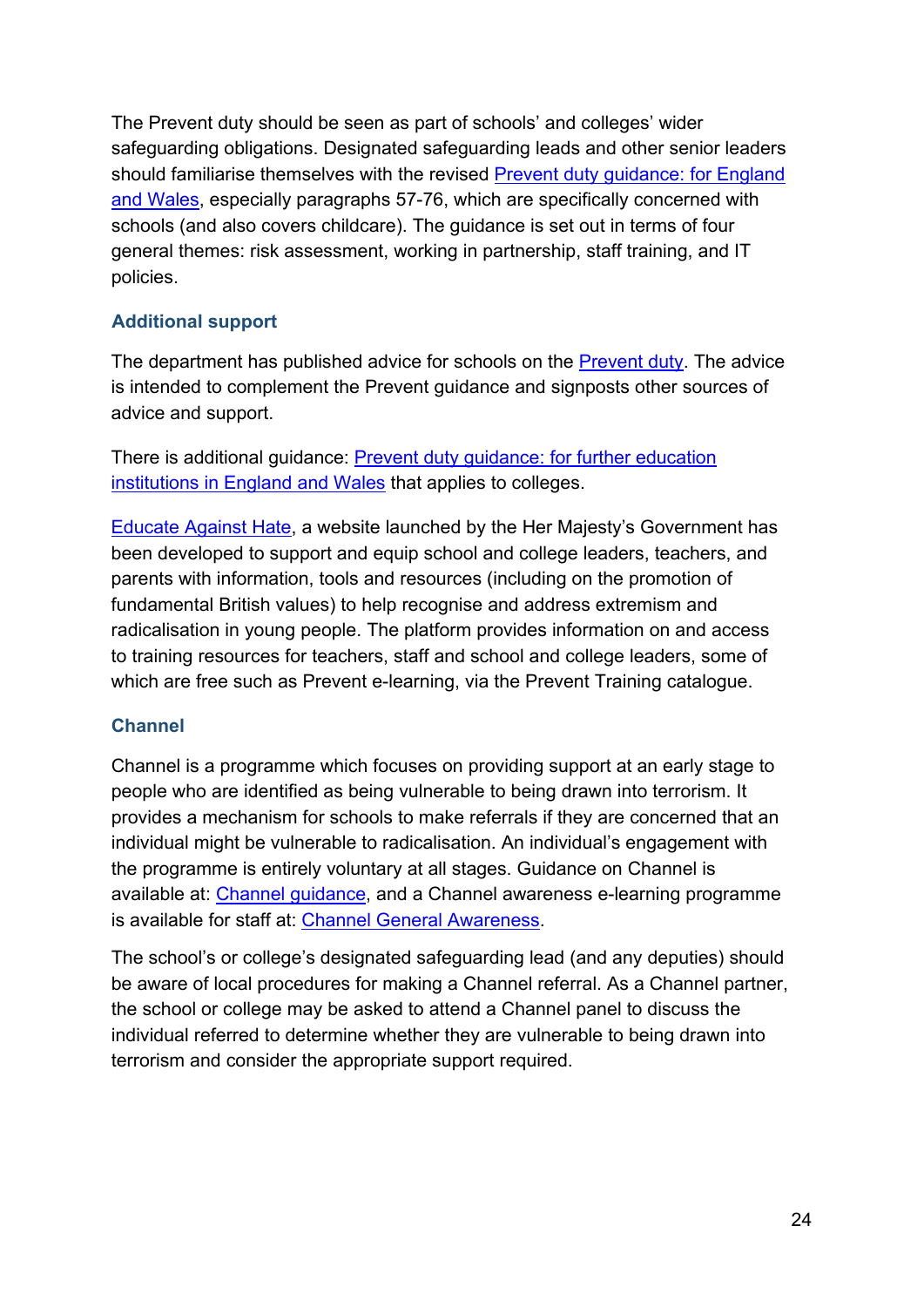## <span id="page-24-0"></span>**Peer on peer abuse**

Children can abuse other children. This is generally referred to as peer on peer abuse and can take many forms. This can include (but is not limited to): bullying (including cyberbullying); sexual violence and sexual harassment; physical abuse such as hitting, kicking, shaking, biting, hair pulling, or otherwise causing physical harm; sexting and initiation/hazing type violence and rituals.

## <span id="page-24-1"></span>**Sexual violence and sexual harassment between children in schools and colleges**

#### **Context**

Sexual violence and sexual harassment can occur between two children of **any** age and sex. It can also occur through a group of children sexually assaulting or sexually harassing a single child or group of children.

Children who are victims of sexual violence and sexual harassment will likely find the experience stressful and distressing. This will, in all likelihood, adversely affect their educational attainment. Sexual violence and sexual harassment exist on a continuum and may overlap, they can occur online and offline (both physical and verbal) and are never acceptable. It is important that **all** victims are taken seriously and offered appropriate support. Staff should be aware that some groups are potentially more at risk. Evidence shows girls, children with SEND and LGBT children are at greater risk.

Staff should be aware of the importance of:

- making clear that sexual violence and sexual harassment is not acceptable, will never be tolerated and is not an inevitable part of growing up;
- not tolerating or dismissing sexual violence or sexual harassment as "banter", "part of growing up", "just having a laugh" or "boys being boys"; and
- challenging behaviours (potentially criminal in nature), such as grabbing bottoms, breasts and genitalia, flicking bras and lifting up skirts. Dismissing or tolerating such behaviours risks normalising them.

## <span id="page-24-2"></span>**What is sexual violence and sexual harassment?**

## <span id="page-24-3"></span>**Sexual violence**

It is important that school and college staff are aware of sexual violence and the fact children can, and sometimes do, abuse their peers in this way. When referring to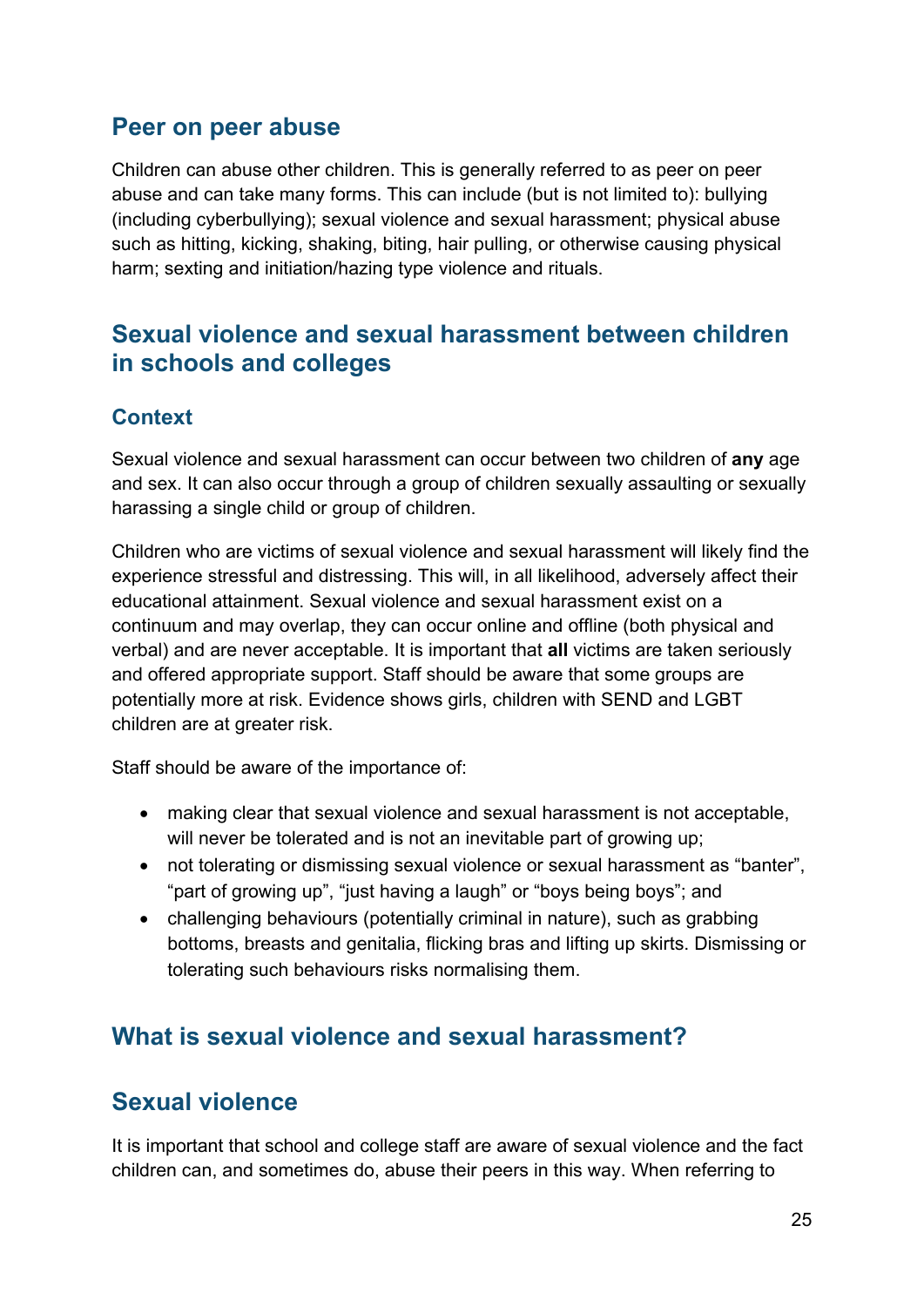sexual violence we are referring to sexual violence offences under the Sexual Offences Act 2003<sup>[22](#page-25-1)</sup> as described below:

**Rape:** A person (A) commits an offence of rape if: he intentionally penetrates the vagina, anus or mouth of another person (B) with his penis, B does not consent to the penetration and A does not reasonably believe that B consents.

**Assault by Penetration:** A person (A) commits an offence if: s/he intentionally penetrates the vagina or anus of another person (B) with a part of her/his body or anything else, the penetration is sexual, B does not consent to the penetration and A does not reasonably believe that B consents.

**Sexual Assault:** A person (A) commits an offence of sexual assault if: s/he intentionally touches another person (B), the touching is sexual, B does not consent to the touching and A does not reasonably believe that B consents.

**What is consent?[23](#page-25-2)** Consent is about having the freedom and capacity to choose. Consent to sexual activity may be given to one sort of sexual activity but not another, e.g.to vaginal but not anal sex or penetration with conditions, such as wearing a condom. Consent can be withdrawn at any time during sexual activity and each time activity occurs. Someone consents to vaginal, anal or oral penetration only if s/he agrees by choice to that penetration and has the freedom and capacity to make that choice.[24](#page-25-3)

## <span id="page-25-0"></span>**Sexual harassment**

When referring to sexual harassment we mean 'unwanted conduct of a sexual nature' that can occur online and offline. When we reference sexual harassment, we do so in the context of child on child sexual harassment. Sexual harassment is likely to: violate a child's dignity, and/or make them feel intimidated, degraded or humiliated and/or create a hostile, offensive or sexualised environment.

Whilst not intended to be an exhaustive list, sexual harassment can include:

- sexual comments, such as: telling sexual stories, making lewd comments, making sexual remarks about clothes and appearance and calling someone sexualised names;
- sexual "jokes" or taunting;
- physical behaviour, such as: deliberately brushing against someone, interfering with someone's clothes (schools and colleges should be

<span id="page-25-2"></span><span id="page-25-1"></span> $22$  Legislation.gov.uk<br> $23$  It is important school and college staff (and especially designated safeguarding leads and their deputies) understand consent. This will be especially important if a child is reporting they have been raped. More information: [here.](https://www.disrespectnobody.co.uk/consent/what-is-consent/)

<span id="page-25-3"></span><sup>&</sup>lt;sup>24</sup> [PSHE Teaching about consent fr](https://www.pshe-association.org.uk/curriculum-and-resources/resources/guidance-teaching-about-consent-pshe-education-key)om the PSHE association provides advice and lesson plans to teach consent at Key stage 3 and 4.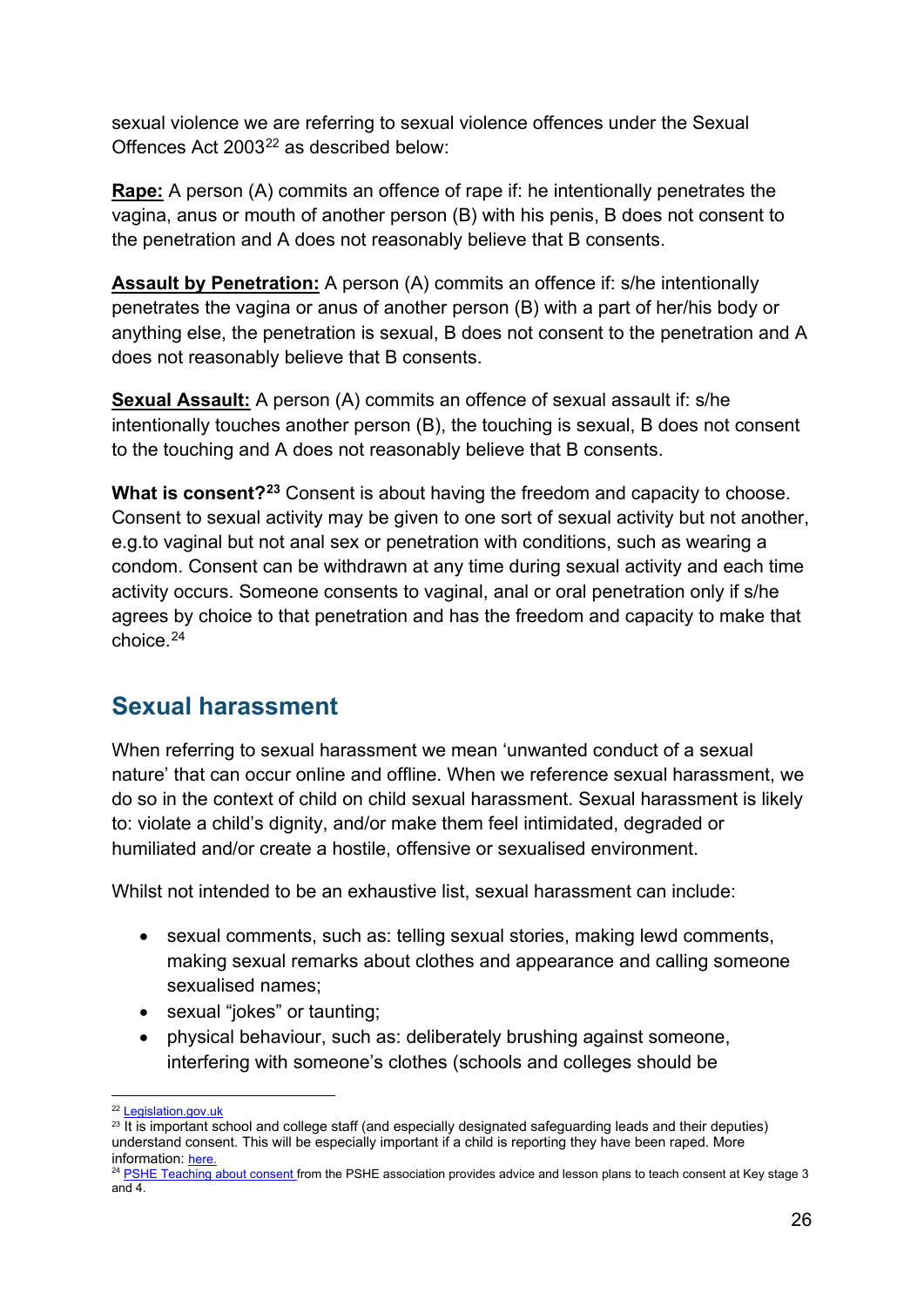considering when any of this crosses a line into sexual violence - it is important to talk to and consider the experience of the victim) and displaying pictures, photos or drawings of a sexual nature; and

- online sexual harassment. This may be standalone, or part of a wider pattern of sexual harassment and/or sexual violence.<sup>[25](#page-26-3)</sup> It may include:
	- non-consensual sharing of sexual images and videos;
	- sexualised online bullying;
	- unwanted sexual comments and messages, including, on social media;
	- sexual exploitation; coercion and threats; and
	- upskirting.

# <span id="page-26-0"></span>**Upskirting[26](#page-26-4)**

'Upskirting' typically involves taking a picture under a person's clothing without them knowing, with the intention of viewing their genitals or buttocks to obtain sexual gratification, or cause the victim humiliation, distress or alarm. It is now a criminal offence.

## <span id="page-26-1"></span>**The response to a report of sexual violence or sexual harassment**

The initial response to a report from a child is important. It is essential that all victims are reassured that they are being taken seriously and that they will be supported and kept safe. A victim should never be given the impression that they are creating a problem by reporting sexual violence or sexual harassment. Nor should a victim ever be made to feel ashamed for making a report.

If staff have a concern about a child or a child makes a report to them, they should follow the referral process as set out from paragraph 36 in Part one of this guidance. As is always the case, if staff are in any doubt as to what to do they should speak to the designated safeguarding lead (or a deputy).

<span id="page-26-3"></span><span id="page-26-2"></span><sup>&</sup>lt;sup>25</sup> [Project deSHAME](http://www.childnet.com/our-projects/project-deshame) from Childnet provides useful research, advice and resources regarding online sexual harassment.

<span id="page-26-4"></span><sup>26</sup> Additional information can be found a[t GOV.UK.](https://www.gov.uk/government/news/upskirting-law-comes-into-force)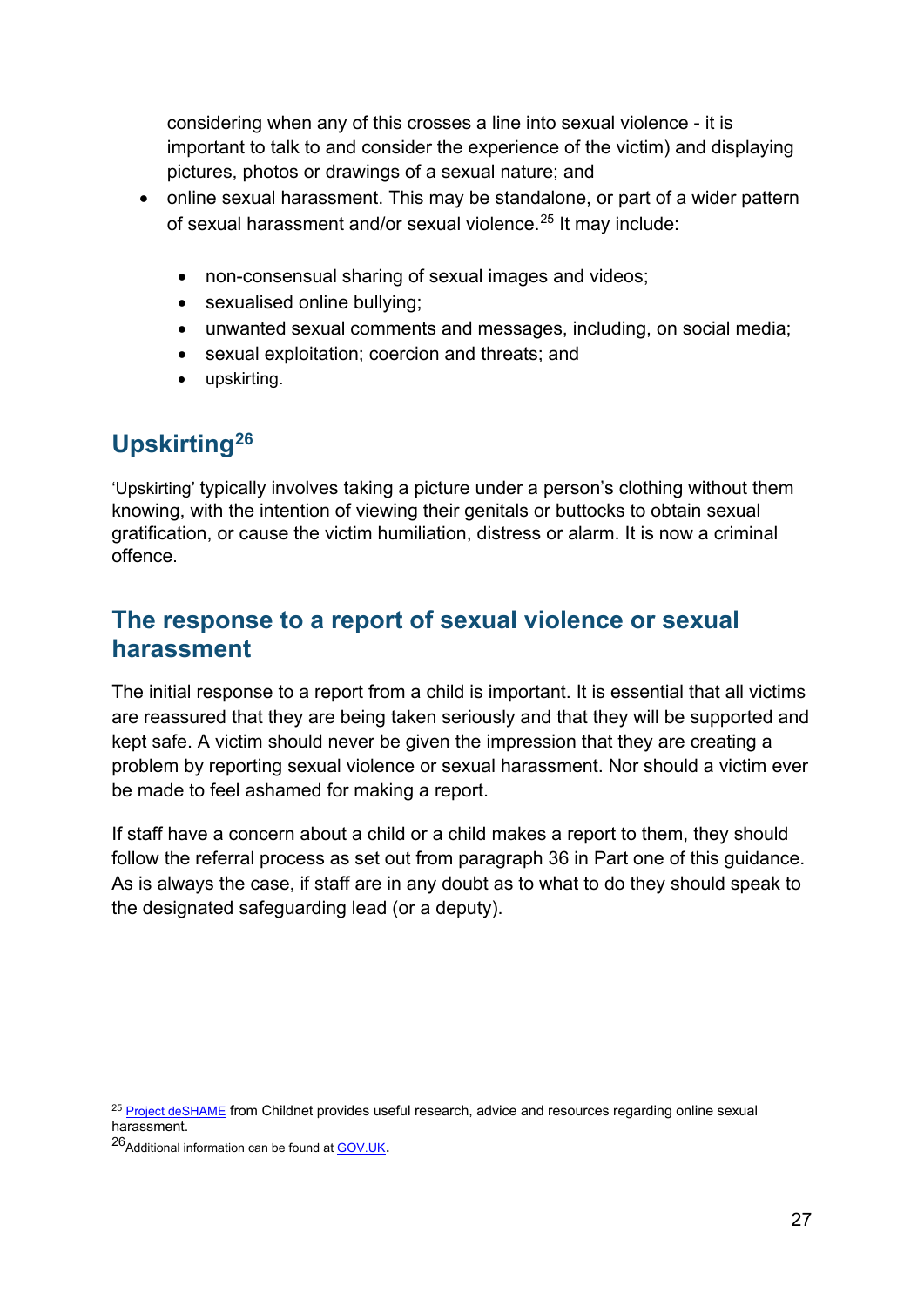# **Additional advice and support**

| Abuse or<br>Safeguarding<br>issue            | Link to Guidance/Advice                                                                                | Source                                                                                            |
|----------------------------------------------|--------------------------------------------------------------------------------------------------------|---------------------------------------------------------------------------------------------------|
| Abuse                                        | What to do if you're worried a child is being abused                                                   | DfE advice                                                                                        |
|                                              | Domestic abuse: Various Information/Guidance                                                           | Home Office                                                                                       |
|                                              | <b>Faith based abuse: National Action Plan</b>                                                         | DfE advice                                                                                        |
|                                              | Relationship abuse: disrespect nobody                                                                  | Home Office website                                                                               |
| <b>Bullying</b>                              | Preventing bullying including cyberbullying                                                            | DfE advice                                                                                        |
| Children and the<br>courts                   | Advice for 5-11-year olds witnesses in criminal courts                                                 | MoJ advice                                                                                        |
|                                              | Advice for 12-17 year old witnesses in criminal courts                                                 | MoJ advice                                                                                        |
| Children missing<br>from education,          | <b>Children missing education</b>                                                                      | DfE statutory guidance                                                                            |
| home or care                                 | Child missing from home or care                                                                        | DfE statutory guidance                                                                            |
|                                              | Children and adults missing strategy                                                                   | Home Office strategy                                                                              |
| Children with<br>family members in<br>prison | <b>National Information Centre on Children of Offenders</b>                                            | Barnardo's in partnership<br>with Her Majesty's Prison<br>and Probation Service<br>(HMPPS) advice |
| <b>Child Exploitation</b>                    | County Lines: criminal exploitation of children and vulnerable adults                                  | Home Office guidance                                                                              |
|                                              | Child sexual exploitation: guide for practitioners                                                     | DfE                                                                                               |
|                                              | Trafficking: safeguarding children                                                                     | DfE and HO guidance                                                                               |
| Drugs                                        | Drugs: advice for schools                                                                              | DfE and ACPO advice                                                                               |
|                                              | Drug strategy 2017                                                                                     | Home Office strategy                                                                              |
|                                              | Information and advice on drugs                                                                        | Talk to Frank website                                                                             |
|                                              | ADEPIS platform sharing information and resources for schools:<br>covering drug (& alcohol) prevention | Website developed by<br>Mentor UK                                                                 |
| "Honour Based<br>Violence"<br>(so called)    | Female genital mutilation: information and resources                                                   | Home Office                                                                                       |
|                                              | Female genital mutilation: multi agency statutory guidance                                             | DfE, DH, and HO<br>statutory guidance                                                             |
|                                              | Forced marriage: statutory guidance and government advice                                              | Foreign Commonwealth<br>Office and Home Office                                                    |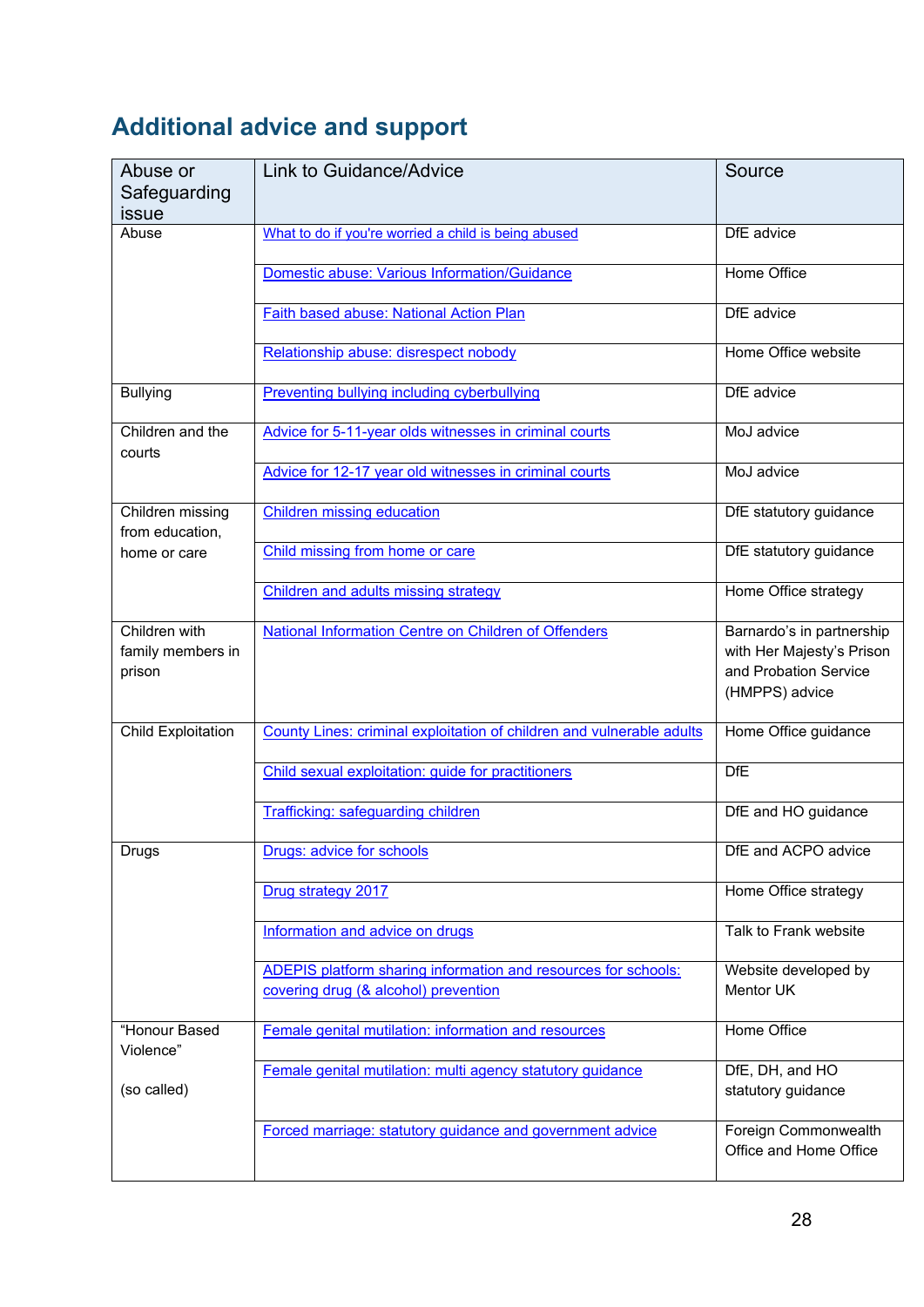| Health and Well-  | Fabricated or induced illness: safeguarding children                                | DfE, Department for          |
|-------------------|-------------------------------------------------------------------------------------|------------------------------|
| being             |                                                                                     | Health and Home Office       |
|                   | Rise Above: Free PSHE resources on health, wellbeing and                            | <b>Public Health England</b> |
|                   | resilience                                                                          | resources                    |
|                   | Medical-conditions: supporting pupils at school                                     | DfE statutory guidance       |
|                   | Mental health and behaviour                                                         | DfE advice                   |
| Homelessness      | Homelessness: How local authorities should exercise their functions                 | <b>MHCLG</b>                 |
| Online            | Sexting: responding to incidents and safeuarding children                           | <b>UK Council for Child</b>  |
|                   |                                                                                     | Internet Safety              |
| Private fostering | Private fostering: local authorities                                                | DfE - statutory guidance     |
| Radicalisation    | Prevent duty guidance                                                               | Home Office guidance         |
|                   | <b>Prevent duty advice for schools</b>                                              | DfE advice                   |
|                   | <b>Educate Against Hate Website</b>                                                 | DfE and Home Office          |
| Violence          | Gangs and youth violence: for schools and colleges                                  | Home Office advice           |
|                   | Ending violence against women and girls 2016-2020 strategy                          | Home Office strategy         |
|                   | Violence against women and girls: national statement of<br>expectations for victims | Home Office guidance         |
|                   | Sexual violence and sexual harassment between children in schools<br>and colleges   | DfE advice                   |
|                   | <b>Serious violence strategy</b>                                                    | Home Office Strategy         |